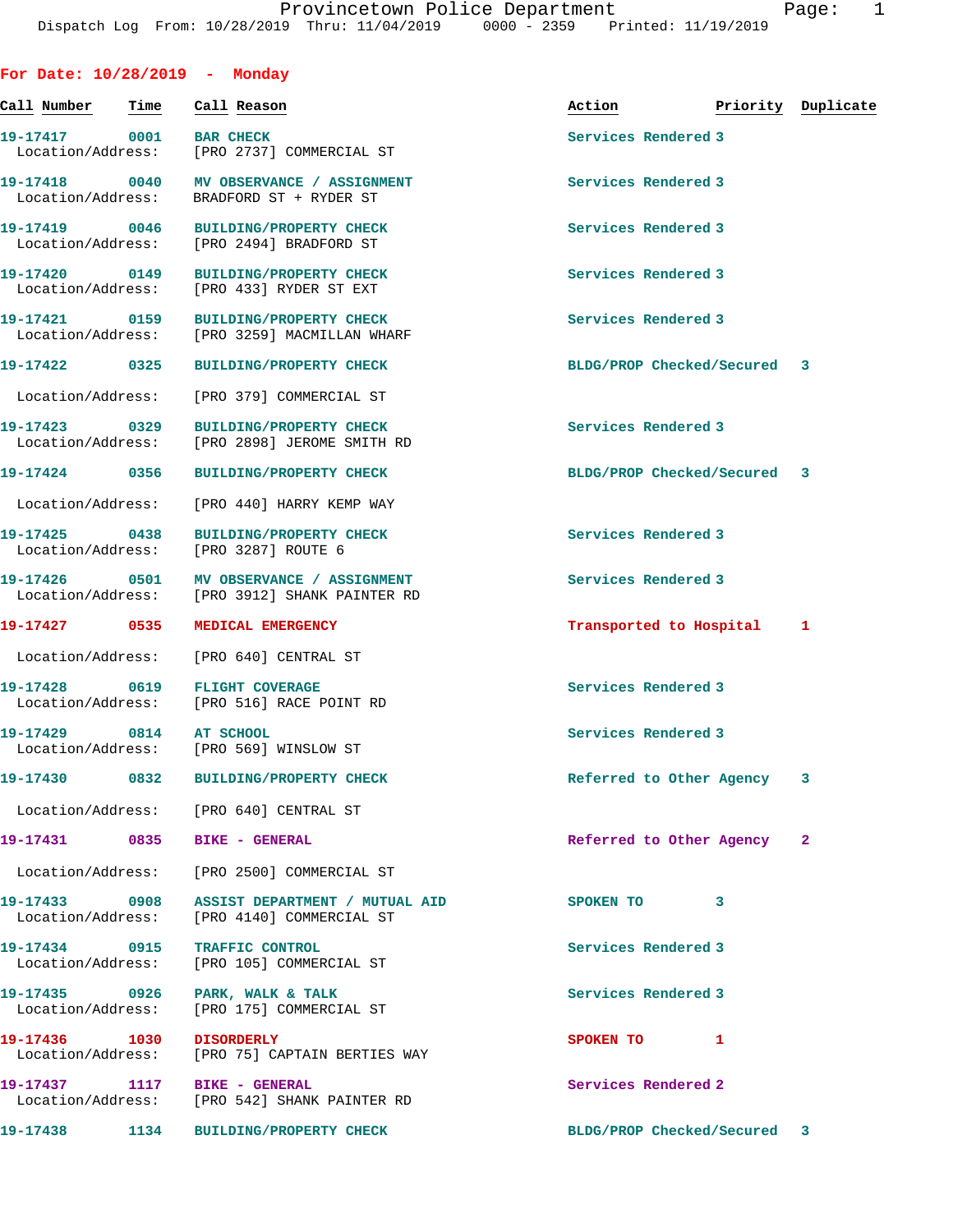Dispatch Log From: 10/28/2019 Thru: 11/04/2019 0000 - 2359 Printed: 11/19/2019

|                                                         | Location/Address: [PRO 2490] PROVINCELANDS RD                                              |                             |  |
|---------------------------------------------------------|--------------------------------------------------------------------------------------------|-----------------------------|--|
| 19-17439 1148                                           | <b>BUILDING/PROPERTY CHECK</b>                                                             | BLDG/PROP Checked/Secured 3 |  |
| Location/Address:                                       | [PRO 3430] COMMERCIAL ST                                                                   |                             |  |
| 19-17440 1157                                           | <b>BUILDING/PROPERTY CHECK</b>                                                             | BLDG/PROP Checked/Secured 3 |  |
|                                                         | Location/Address: [PRO 2499] RACE POINT RD                                                 |                             |  |
| 19-17442 1258                                           | <b>BUILDING/PROPERTY CHECK</b>                                                             | BLDG/PROP Checked/Secured 3 |  |
|                                                         | Location/Address: [PRO 2483] COMMERCIAL ST                                                 |                             |  |
| 19-17443 1407<br>Location/Address:                      | <b>BUILDING/PROPERTY CHECK</b><br>[PRO 3430] COMMERCIAL ST                                 | Services Rendered 3         |  |
| 19-17444 1451                                           | SERVICE CALL - POLICE<br>Location/Address: [PRO 516] RACE POINT RD                         | Services Rendered 3         |  |
| 19-17445 1452<br>Location/Address: [PRO 569] WINSLOW ST | SERVICE CALL - POLICE                                                                      | Services Rendered 3         |  |
|                                                         | 19-17447 1615 PARK, WALK & TALK<br>Location/Address: [PRO 105] COMMERCIAL ST               | Services Rendered 3         |  |
|                                                         | 19-17448 1621 SERVICE CALL - POLICE<br>Location/Address: [PRO 3193] COMMERCIAL ST          | <b>GONE ON ARRIVAL 3</b>    |  |
| 19-17450 1858                                           | MV STOP                                                                                    | Citation / Warning Issued 3 |  |
|                                                         | Location/Address: [PRO 523] COMMERCIAL ST                                                  |                             |  |
| For Date: $10/29/2019$ - Tuesday                        |                                                                                            |                             |  |
|                                                         |                                                                                            | BLDG/PROP Checked/Secured 3 |  |
|                                                         | Location/Address: [PRO 2568] COMMERCIAL ST                                                 |                             |  |
|                                                         | 19-17453 0002 MV OBSERVANCE / ASSIGNMENT<br>Location/Address: SHANK PAINTER RD + BROWNE ST | Services Rendered 3         |  |
|                                                         | 19-17454 0009 BUILDING/PROPERTY CHECK                                                      | BLDG/PROP Checked/Secured 3 |  |
|                                                         | Location/Address: [PRO 1989] COMMERCIAL ST                                                 |                             |  |
| 19-17455 0016                                           | <b>BAR CHECK</b><br>Location/Address: [PRO 399] COMMERCIAL ST                              | Services Rendered 3         |  |
| 19-17456 0033                                           | <b>FOLLOW UP</b><br>Location/Address: [PRO 539] SHANK PAINTER RD                           | Services Rendered 2         |  |
| 19-17457 0048                                           | MV OBSERVANCE / ASSIGNMENT<br>Location/Address: [PRO 2494] BRADFORD ST                     | Services Rendered 3         |  |
| 19-17458 0122                                           | BUILDING/PROPERTY CHECK<br>Location/Address: [PRO 2540] RACE POINT RD                      | Services Rendered 3         |  |
| 19-17459 0237<br>Location/Address:                      | <b>BUILDING/PROPERTY CHECK</b><br>[PRO 3259] MACMILLAN WHARF                               | Services Rendered 3         |  |
| 19-17460 0249                                           | <b>BUILDING/PROPERTY CHECK</b>                                                             | BLDG/PROP Checked/Secured 3 |  |
|                                                         | Location/Address: [PRO 1778] SHANK PAINTER RD                                              |                             |  |
| 19-17461 0329                                           | <b>BUILDING/PROPERTY CHECK</b><br>Location/Address: [PRO 3430] COMMERCIAL ST               | Services Rendered 3         |  |
| 19-17462 0502                                           | MEDICAL EMERGENCY                                                                          | Transported to Hospital 1   |  |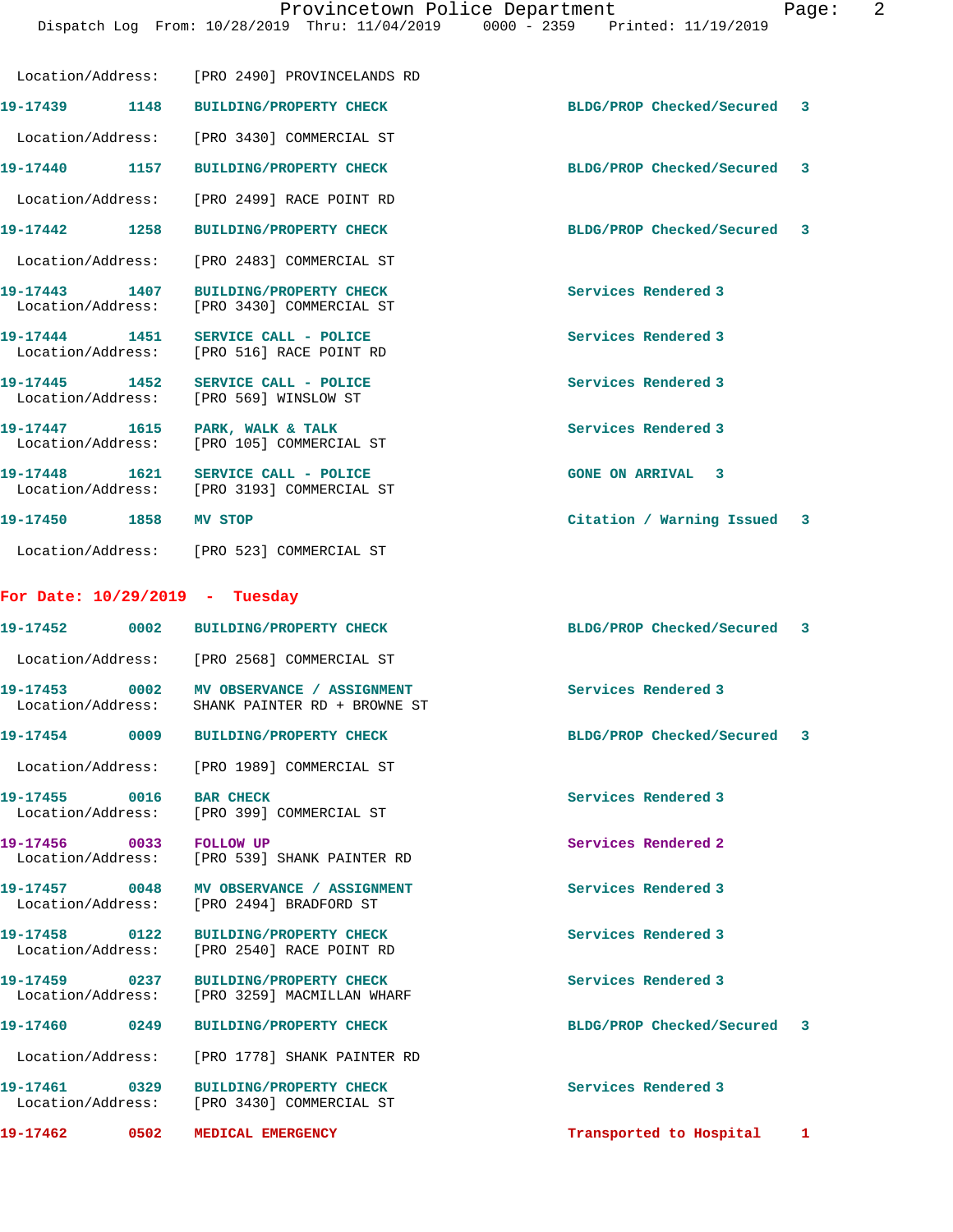Location/Address: [PRO 2478] BRADFORD ST **19-17463 0632 FLIGHT COVERAGE Services Rendered 3**  Location/Address: [PRO 516] RACE POINT RD **19-17472 0738 FOLLOW UP FOLLOW UP 2**  Location/Address: [PRO 542] SHANK PAINTER RD **19-17464 0758 AT SCHOOL Services Rendered 3**  [PRO 569] WINSLOW ST **19-17465 0919 MEDICAL EMERGENCY Transported to Hospital 1** Location/Address: [PRO 440] HARRY KEMP WAY **19-17467 0958 LOST BLACK BACKPACK Services Rendered 3**  Location/Address: [PRO 542] SHANK PAINTER RD **19-17468 1117 MEDICAL EMERGENCY Transported to Hospital 1** Location/Address: [PRO 3222] ALDEN ST **19-17469 1130 MAUSHOPE LOCKBOX Services Rendered 3**  Location/Address: [PRO 442] HARRY KEMP WAY 19-17470 1201 LOST SHOULDER BAG **1986 1201 Services Rendered 3**  Location/Address: [PRO 542] SHANK PAINTER RD **19-17471 1205 HAZARDS Services Rendered 2**  Location/Address: [PRO 3912] SHANK PAINTER RD **19-17474 1233 ANIMAL CALL Services Rendered 2**  Location/Address: [PRO 1265] COMMERCIAL ST **19-17479 1347 BIKES REMOVED Services Rendered 2**  Location/Address: [PRO 3609] COMMERCIAL ST **19-17481** 1444 MV DISABLED **19-17481** Services Rendered 2 **Interval 2** Services Rendered 2 [PRO 536] SHANK PAINTER RD **19-17483 1616 PARK, WALK & TALK No Action Required 3** Location/Address: [PRO 105] COMMERCIAL ST 19-17485 1658 ASSIST CITIZEN **SPOKEN TO** 3 Location/Address: [PRO 3066] COMMERCIAL ST **19-17487 1821 BUILDING/PROPERTY CHECK Services Rendered 3**  Location/Address: [PRO 539] SHANK PAINTER RD **19-17489 1848 MEDICAL EMERGENCY Transported to Hospital 1** Location/Address: JOHNSON ST + COMMERCIAL ST **19-17490 2329 MV OBSERVANCE / ASSIGNMENT Services Rendered 3**  Location/Address: ROUTE 6 + SNAIL RD **19-17491 2330 BUILDING/PROPERTY CHECK Services Rendered 3**  Location/Address: [PRO 3259] MACMILLAN WHARF **19-17492** 2341 911 - GENERAL SPOKEN TO 1 Location/Address: [PRO 1382] FRANKLIN ST **19-17493 2356 MV OBSERVANCE / ASSIGNMENT Services Rendered 3**  Location/Address: BRADFORD ST + RYDER ST

## **For Date: 10/30/2019 - Wednesday**

**1** 

**19-17494 0015 BUILDING/PROPERTY CHECK Services Rendered 3**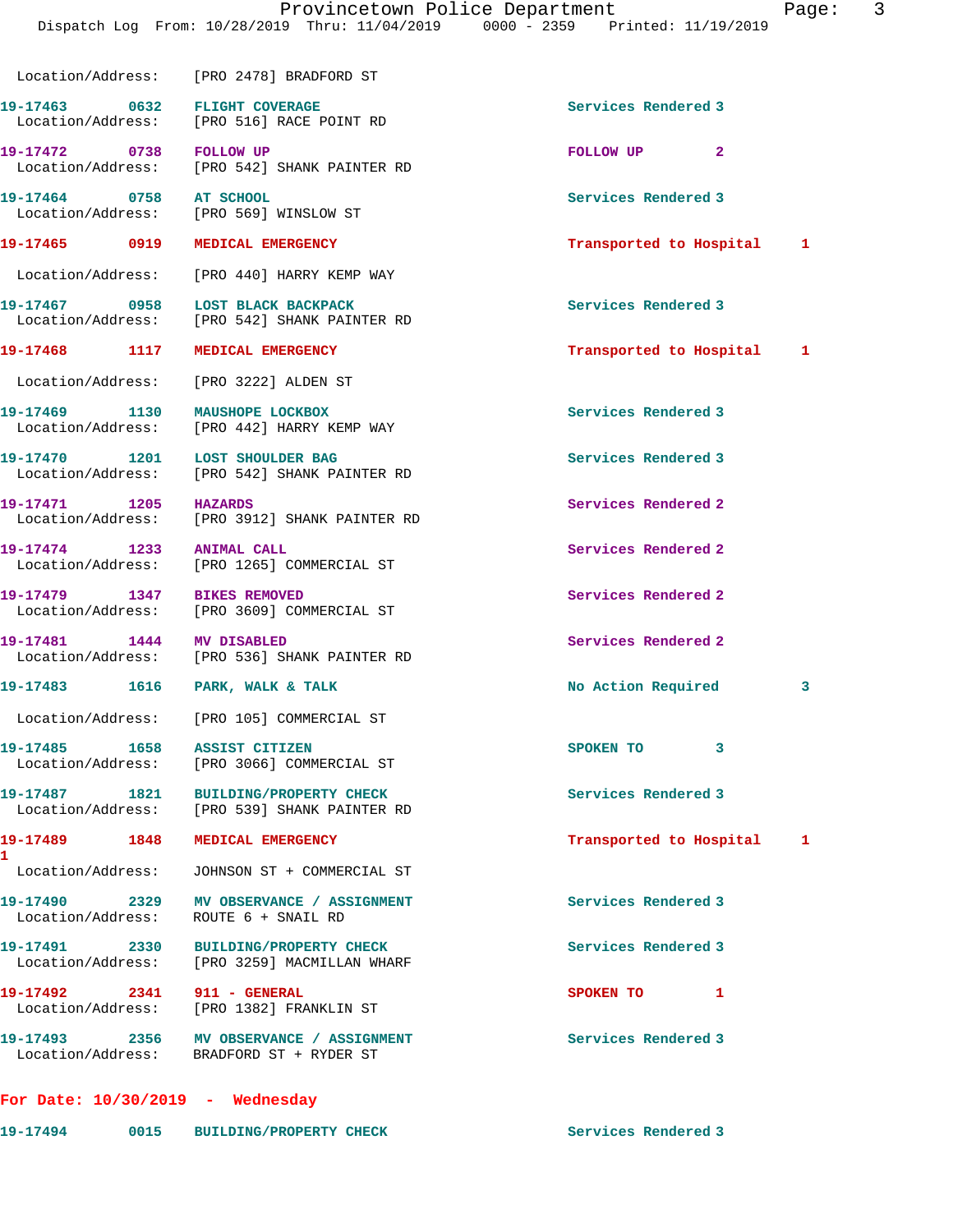|                         | Provincetown Police Department<br>Dispatch Log From: 10/28/2019 Thru: 11/04/2019 0000 - 2359 Printed: 11/19/2019 |                     |                             | Page: | 4 |
|-------------------------|------------------------------------------------------------------------------------------------------------------|---------------------|-----------------------------|-------|---|
|                         | Location/Address: [PRO 3259] MACMILLAN WHARF                                                                     |                     |                             |       |   |
|                         | 19-17495 0043 ALARM - FIRE<br>Location/Address: [PRO 511] HOLWAY AVE                                             | False Alarm 1       |                             |       |   |
|                         | 19-17497 0112 MV OBSERVANCE / ASSIGNMENT<br>Location/Address: HOWLAND ST + BRADFORD ST                           | Services Rendered 3 |                             |       |   |
|                         | 19-17496 0117 BUILDING/PROPERTY CHECK                                                                            |                     | BLDG/PROP Checked/Secured 3 |       |   |
|                         | Location/Address: [PRO 512] PRINCE ST                                                                            |                     |                             |       |   |
|                         | 19-17498 0134 MV OBSERVANCE / ASSIGNMENT<br>Location/Address: [PRO 530] SHANK PAINTER RD                         | Services Rendered 3 |                             |       |   |
|                         | 19-17499 0156 BUILDING/PROPERTY CHECK<br>Location/Address: [PRO 2540] RACE POINT RD                              | Services Rendered 3 |                             |       |   |
|                         | 19-17500 0245 BUILDING/PROPERTY CHECK                                                                            |                     | BLDG/PROP Checked/Secured 3 |       |   |
|                         | Location/Address: [PRO 1646] WINSLOW ST                                                                          |                     |                             |       |   |
|                         | 19-17501 0306 BUILDING/PROPERTY CHECK                                                                            |                     | BLDG/PROP Checked/Secured 3 |       |   |
|                         | Location/Address: [PRO 516] RACE POINT RD                                                                        |                     |                             |       |   |
|                         |                                                                                                                  |                     | BLDG/PROP Checked/Secured 3 |       |   |
| Location/Address:       | ROUTE 6 + SHANK PAINTER RD                                                                                       |                     |                             |       |   |
|                         | 19-17502 0543 BUILDING/PROPERTY CHECK<br>Location/Address: [PRO 433] RYDER ST EXT                                | Services Rendered 3 |                             |       |   |
|                         | 19-17504 0559 BUILDING/PROPERTY CHECK<br>Location/Address: [PRO 521] ROUTE 6                                     | Services Rendered 3 |                             |       |   |
| 19-17505 0601 MV STOP   | Location/Address: [PRO 537] SHANK PAINTER RD                                                                     | VERBAL WARNING 3    |                             |       |   |
|                         | 19-17506 0622 SERVICE CALL - POLICE<br>Location/Address: [PRO 516] RACE POINT RD                                 | Services Rendered 3 |                             |       |   |
| 19-17509 0810 AT SCHOOL | Location/Address: [PRO 569] WINSLOW ST                                                                           | Services Rendered 3 |                             |       |   |
|                         | 19-17510 0838 BUILDING/PROPERTY CHECK<br>Location/Address: [PRO 433] RYDER ST EXT                                | Services Rendered 3 |                             |       |   |
|                         | 19-17511 0906 911 - GENERAL<br>Location/Address: [PRO 85] COMMERCIAL ST                                          | Services Rendered 1 |                             |       |   |
|                         | 19-17512 0946 BUILDING/PROPERTY CHECK                                                                            |                     | BLDG/PROP Checked/Secured 3 |       |   |
|                         | Location/Address: [PRO 2483] COMMERCIAL ST                                                                       |                     |                             |       |   |
|                         | 19-17514 0954 MV OBSERVANCE / ASSIGNMENT<br>Location/Address: ROUTE 6 + SNAIL RD                                 | Services Rendered 3 |                             |       |   |
|                         | 19-17515 1003 MEDICAL EMERGENCY<br>Location/Address: [PRO 1892] SHANK PAINTER RD                                 | Services Rendered 1 |                             |       |   |
|                         | 19-17516 1050 911 - GENERAL<br>Location/Address: [PRO 2977] COMMERCIAL ST                                        | Services Rendered 1 |                             |       |   |
|                         | 19-17517 1053 ANIMAL CALL<br>Location/Address: [PRO 2521] ROUTE 6                                                | Services Rendered 2 |                             |       |   |
|                         | Location/Address: [PRO 105] COMMERCIAL ST                                                                        | Services Rendered 3 |                             |       |   |
|                         | 19-17520 1252 BUILDING/PROPERTY CHECK                                                                            |                     | BLDG/PROP Checked/Secured 3 |       |   |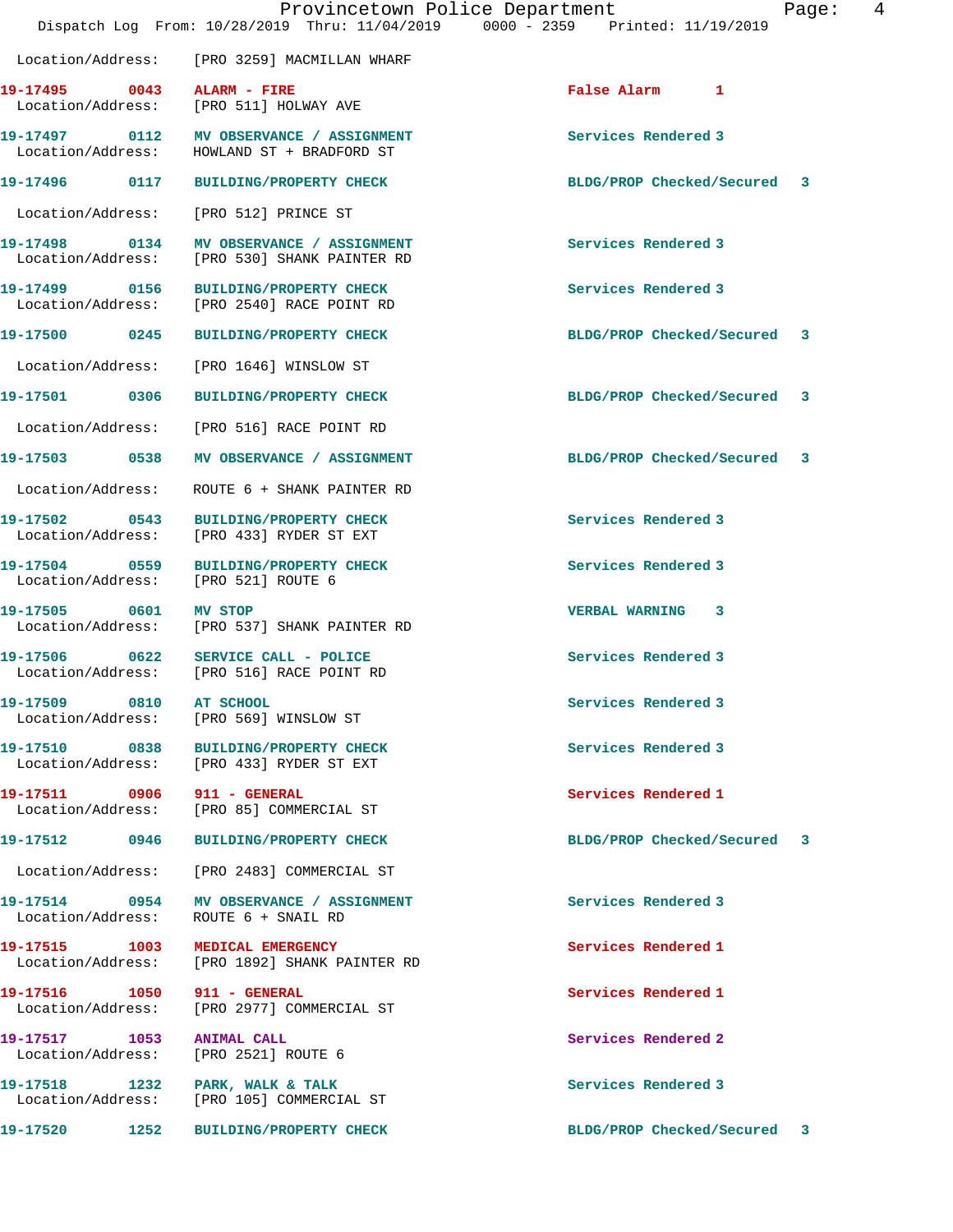Location/Address: [PRO 447] JEROME SMITH RD

19-17521 1307 PARK, WALK & TALK **Services Rendered 3** Location/Address: [PRO 3314] COMMERCIAL ST

**19-17522 1323 MV STOP VERBAL WARNING 3**  Location/Address: [PRO 521] ROUTE 6

**19-17523 1503 SCHOOL Services Rendered 3**  Location/Address: [PRO 569] WINSLOW ST

19-17524 1515 PARK, WALK & TALK 1998 1999 Services Rendered 3 Location/Address: [PRO 488] MAYFLOWER ST

Location/Address: [PRO 2540] RACE POINT RD

**19-17526 1553 MV OBSERVANCE / ASSIGNMENT Services Rendered 3**  Location/Address: ROUTE 6

19-17527 1604 PARK, WALK & TALK **Services Rendered 3** 

Location/Address: [PRO 105] COMMERCIAL ST

Location/Address: [PRO 1289] BRADFORD ST

19-17529 1650 ANIMAL CALL **19-17529** Services Rendered 2 Location/Address: SNAIL RD + ROUTE 6

19-17530 1742 MV OBSERVANCE / ASSIGNMENT **Services Rendered 3** Location/Address: BRADFORD ST + HOWLAND ST

Location/Address: [PRO 350] COMMERCIAL ST

**19-17532 1814 SUSPICIOUS ACTIVITY SPOKEN TO 2**  Location/Address: [PRO 2483] COMMERCIAL ST

**19-17533 1818 B & E / BURGLARY Investigated 2**  Location/Address: [PRO 2633] HOWLAND ST

19-17534 1852 SERVE WARRANT **Services Rendered 3** Location/Address: [PRO 2343] BREWSTER ST

**19-17536 1854 MEDICAL EMERGENCY Transported to Hospital 1**

 Location/Address: [PRO 2277] BRADFORD ST Refer To P/C: 19-230-AR

**19-17537 1913 MV STOP VERBAL WARNING 3**  Location/Address: BRADFORD ST + COURT ST

**19-17538 2025 ALARM - GENERAL False Alarm 1**  Location/Address: [PRO 182] COMMERCIAL ST

**19-17539 2040 ALARM - GENERAL BLDG/PROP Checked/Secured 1**

Location/Address: [PRO 2329] TELEGRAPH HILL RD

19-17540 2104 MV OBSERVANCE / ASSIGNMENT **Services Rendered 3** Location/Address: ROUTE 6 + SNAIL RD

**For Date: 10/31/2019 - Thursday**

**19-17542 0012 BUILDING/PROPERTY CHECK BLDG/PROP Checked/Secured 3**

**19-17525 1540 BUILDING/PROPERTY CHECK BLDG/PROP Checked/Secured 3**

**19-17528 1608 SUSPICIOUS ACTIVITY BLDG/PROP Checked/Secured 2**

**19-17531 1752 MEDICAL EMERGENCY Transported to Hospital 1**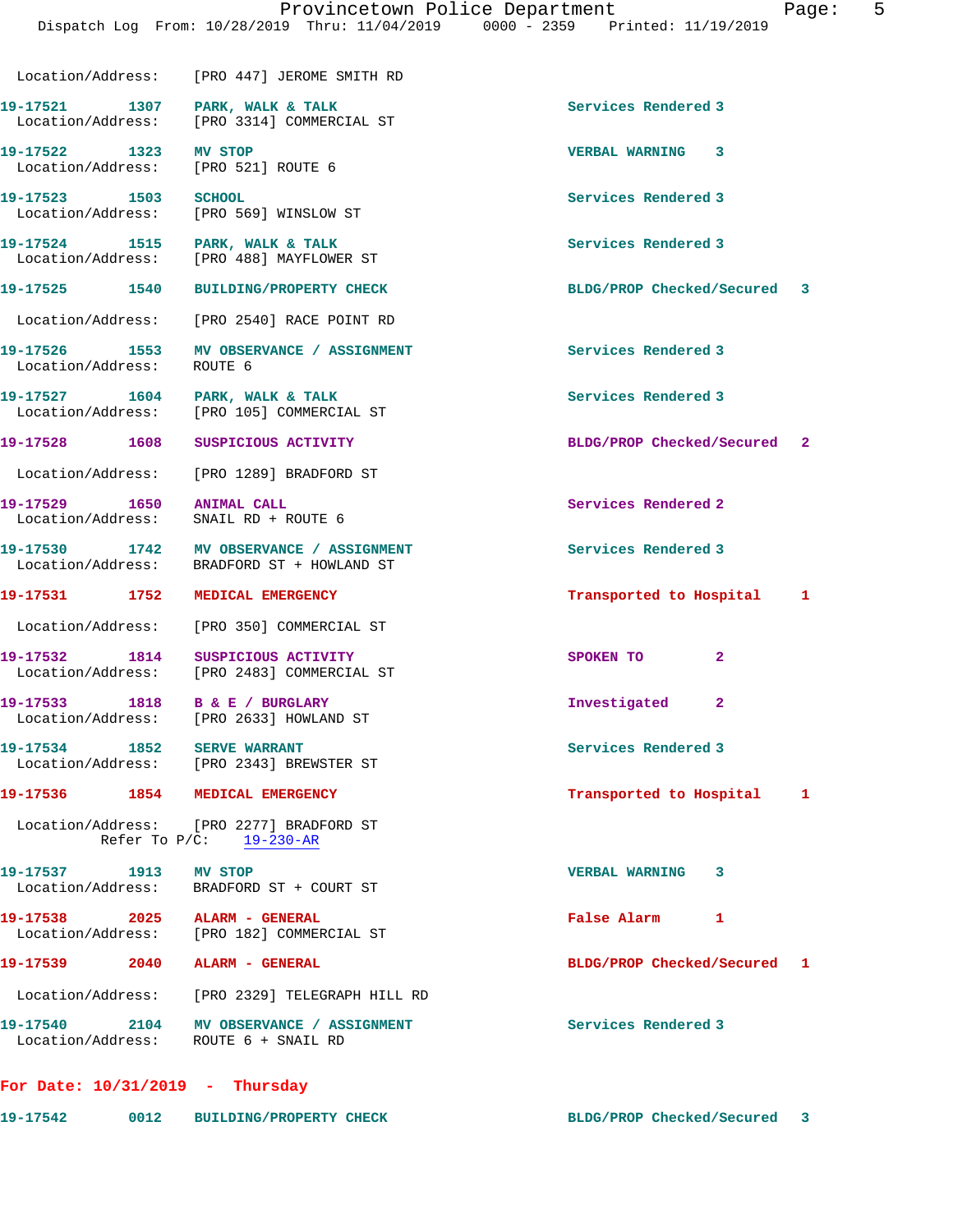Location/Address: [PRO 2898] JEROME SMITH RD

Location/Address: [PRO 3259] MACMILLAN WHARF

Location/Address: [PRO 521] ROUTE 6

**19-17544 0022 SUSPICIOUS ACTIVITY VERBAL WARNING 2**  Location/Address: [PRO 2483] COMMERCIAL ST 19-17545 0038 MV OBSERVANCE / ASSIGNMENT **Services Rendered 3** Location/Address: BRADFORD ST + RYDER ST

**19-17546 0113 MV OBSERVANCE / ASSIGNMENT Services Rendered 3**  Location/Address: CONWELL ST + ROUTE 6

**19-17547 0126 BUILDING/PROPERTY CHECK Services Rendered 3**  Location/Address: [PRO 2494] BRADFORD ST

**19-17548 0129 MV OBSERVANCE / ASSIGNMENT Services Rendered 3**  Location/Address: BRADFORD ST + HOWLAND ST

**19-17549 0202 BUILDING/PROPERTY CHECK Services Rendered 3**  Location/Address: [PRO 444] HIGH POLE HILL

Location/Address: [PRO 447] JEROME SMITH RD

**19-17551 0456 MV OBSERVANCE / ASSIGNMENT Services Rendered 3**  Location/Address: [PRO 530] SHANK PAINTER RD

19-17552 0612 PARK, WALK & TALK **Services Rendered 3** Location/Address: [PRO 3314] COMMERCIAL ST

**19-17553 0630 FLIGHT COVERAGE Services Rendered 3**  Location/Address: [PRO 516] RACE POINT RD

**19-17554 0758 ASSAULT Services Rendered 1**  Location/Address: [PRO 395] COMMERCIAL ST

Location/Address: [PRO 569] WINSLOW ST

**19-17556 0859 BUILDING/PROPERTY CHECK Services Rendered 3**  Location/Address: [PRO 3430] COMMERCIAL ST

19-17557 **1955 MV OBSERVANCE / ASSIGNMENT** Services Rendered 3

**19-17558 1011 MEDICAL EMERGENCY Services Rendered 1**  Location/Address: [PRO 1014] NELSON AVE

Location/Address: [PRO 2499] RACE POINT RD

**19-17560 1054 ANIMAL CALL Services Rendered 2**  Location/Address: [PRO 2184] NELSON AVE

**19-17561 1100 LOOSE DOGS Services Rendered 2**  Location/Address: [PRO 3317] CEMETERY RD

Location/Address: [PRO 2088] COMMERCIAL ST

**19-17563 1345 BUILDING/PROPERTY CHECK Services Rendered 3**  Location/Address: [PRO 521] ROUTE 6

**19-17564 1353 BUILDING/PROPERTY CHECK Services Rendered 3**  Location/Address: [PRO 2540] RACE POINT RD

**19-17543 0012 BUILDING/PROPERTY CHECK Services Rendered 3** 

**19-17550 0434 BUILDING/PROPERTY CHECK BLDG/PROP Checked/Secured 3**

**19-17555 0816 AT SCHOOL Services Rendered 3** 

**19-17559 1045 BUILDING/PROPERTY CHECK BLDG/PROP Checked/Secured 3**

**19-17562 1210 DECEASED SEAL Referred to Other Agency 2**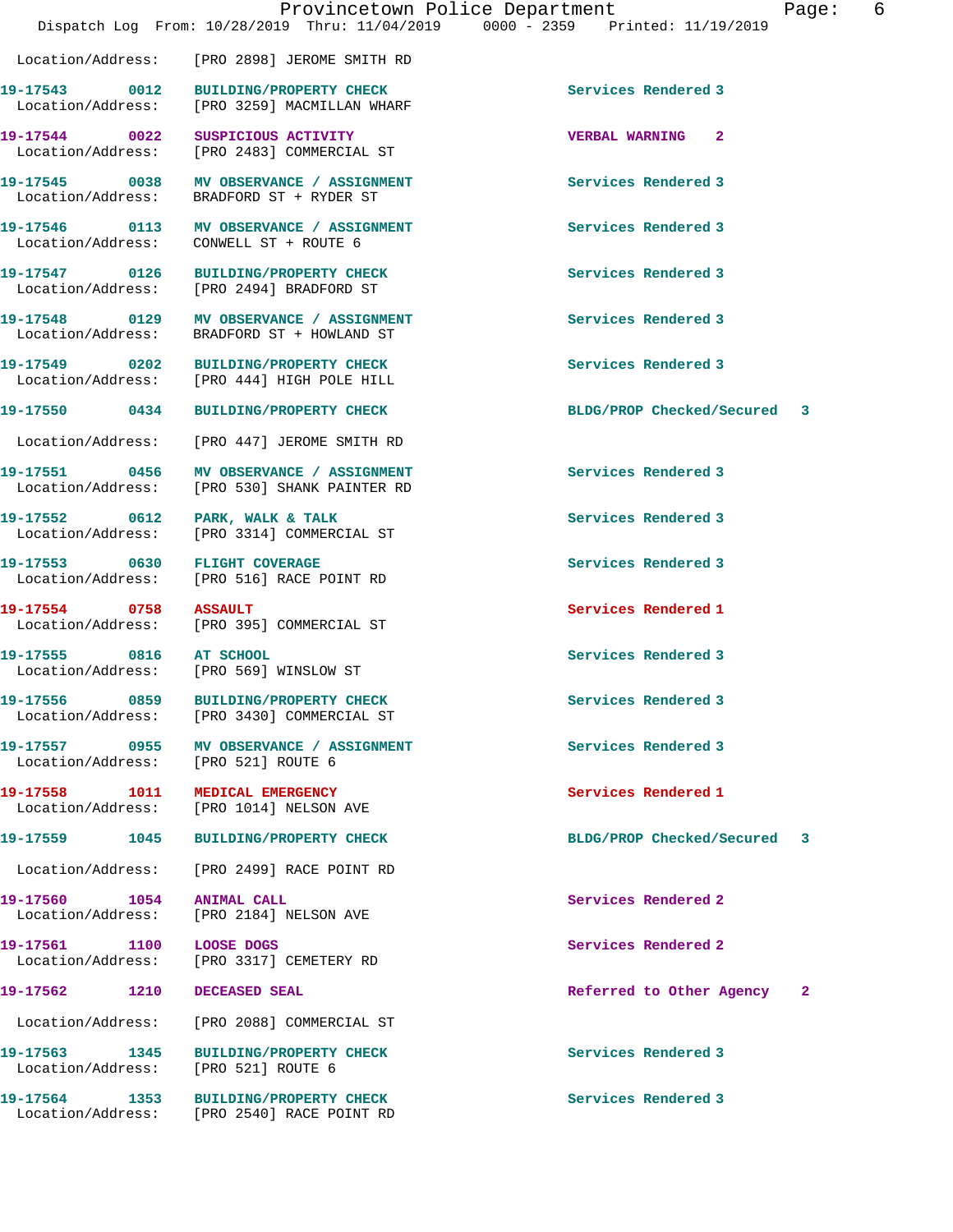|                                    |      | Provincetown Police Department                                                      |                           | -7<br>Page: |
|------------------------------------|------|-------------------------------------------------------------------------------------|---------------------------|-------------|
|                                    |      | Dispatch Log From: 10/28/2019 Thru: 11/04/2019 0000 - 2359 Printed: 11/19/2019      |                           |             |
|                                    |      | 19-17565 1435 SERVICE CALL - POLICE<br>Location/Address: [PRO 542] SHANK PAINTER RD | Services Rendered 3       |             |
|                                    |      | 19-17567 1503 SERVICE CALL - POLICE<br>Location/Address: [PRO 569] WINSLOW ST       | Services Rendered 3       |             |
|                                    |      | 19-17568 1512 PARK, WALK & TALK<br>Location/Address: [PRO 105] COMMERCIAL ST        | Services Rendered 3       |             |
| 19-17569 1514 ANIMAL CALL          |      | Location/Address: [PRO 3318] CEMETERY RD                                            | Services Rendered 2       |             |
| 19-17570 1520 MV STOP              |      | Location/Address: BRADFORD ST + PLEASANT ST<br>Refer To Arrest: 19-231-AR           | $Arrest(s)$ Made $3$      |             |
| 19-17571 1549 PARADE               |      | Location/Address: [PRO 2492] NELSON AVE                                             | Services Rendered 2       |             |
|                                    |      | 19-17572 1609 PARK, WALK & TALK<br>Location/Address: [PRO 488] MAYFLOWER ST         | Services Rendered 3       |             |
| 19-17574 1625 911 - GENERAL        |      | Location/Address: [PRO 2540] RACE POINT RD                                          | Services Rendered 1       |             |
|                                    |      | 19-17575 1716 MISSING PERSON<br>Location/Address: [PRO 542] SHANK PAINTER RD        | Services Rendered 1       |             |
|                                    |      | 19-17577 1723 MV STOP<br>Location/Address: [PRO 3166] SHANK PAINTER RD              | VERBAL WARNING 3          |             |
|                                    |      | 19-17578 1724 MEDICAL EMERGENCY                                                     | Transported to Hospital 1 |             |
|                                    |      | Location/Address: [PRO 3166] SHANK PAINTER RD                                       |                           |             |
|                                    |      | 19-17576 1725 PARK, WALK & TALK<br>Location/Address: [PRO 488] MAYFLOWER ST         | Services Rendered 3       |             |
| 19-17580 1745 911 - GENERAL        |      | Location/Address: [PRO 2977] COMMERCIAL ST                                          | Services Rendered 1       |             |
| 19-17579<br>Location/Address:      | 1754 | MV COMPLAINT<br>[PRO 2483] COMMERCIAL ST                                            | Services Rendered 2       |             |
|                                    |      | 19-17582 1915 MEDICAL EMERGENCY<br>Location/Address: [PRO 3151] COMMERCIAL ST       | PATIENT REFUSAL 1         |             |
| 19-17583 2011<br>Location/Address: |      | PARK, WALK & TALK<br>[PRO 105] COMMERCIAL ST                                        | Services Rendered 3       |             |
| 19-17584 2014                      |      | <b>DISORDERLY</b><br>Location/Address: [PRO 3021] PILGRIM HEIGHTS RD                | Services Rendered 1       |             |
| 19-17585 2044<br>Location/Address: |      | LARCENY / FORGERY / FRAUD<br>[PRO 3021] PILGRIM HEIGHTS RD                          | Services Rendered 2       |             |
| 19-17587 2112                      |      | <b>BUILDING/PROPERTY CHECK</b><br>Location/Address: [PRO 2500] COMMERCIAL ST        | Services Rendered 3       |             |
| 19-17588 2119<br>Location/Address: |      | ALARM - GENERAL<br>[PRO 3452] HARBOUR DR                                            | False Alarm 1             |             |
| 19-17590 2146                      |      | COMPLAINT - GENERAL<br>Location/Address: [PRO 145] COMMERCIAL ST                    | Services Rendered 3       |             |
| 19-17591 2204                      |      | <b>BAR CHECK</b><br>Location/Address: [PRO 80] CARVER ST                            | Services Rendered 3       |             |

19-17592 2211 MV OBSERVANCE / ASSIGNMENT **Services Rendered 3** 

Location/Address: [PRO 530] SHANK PAINTER RD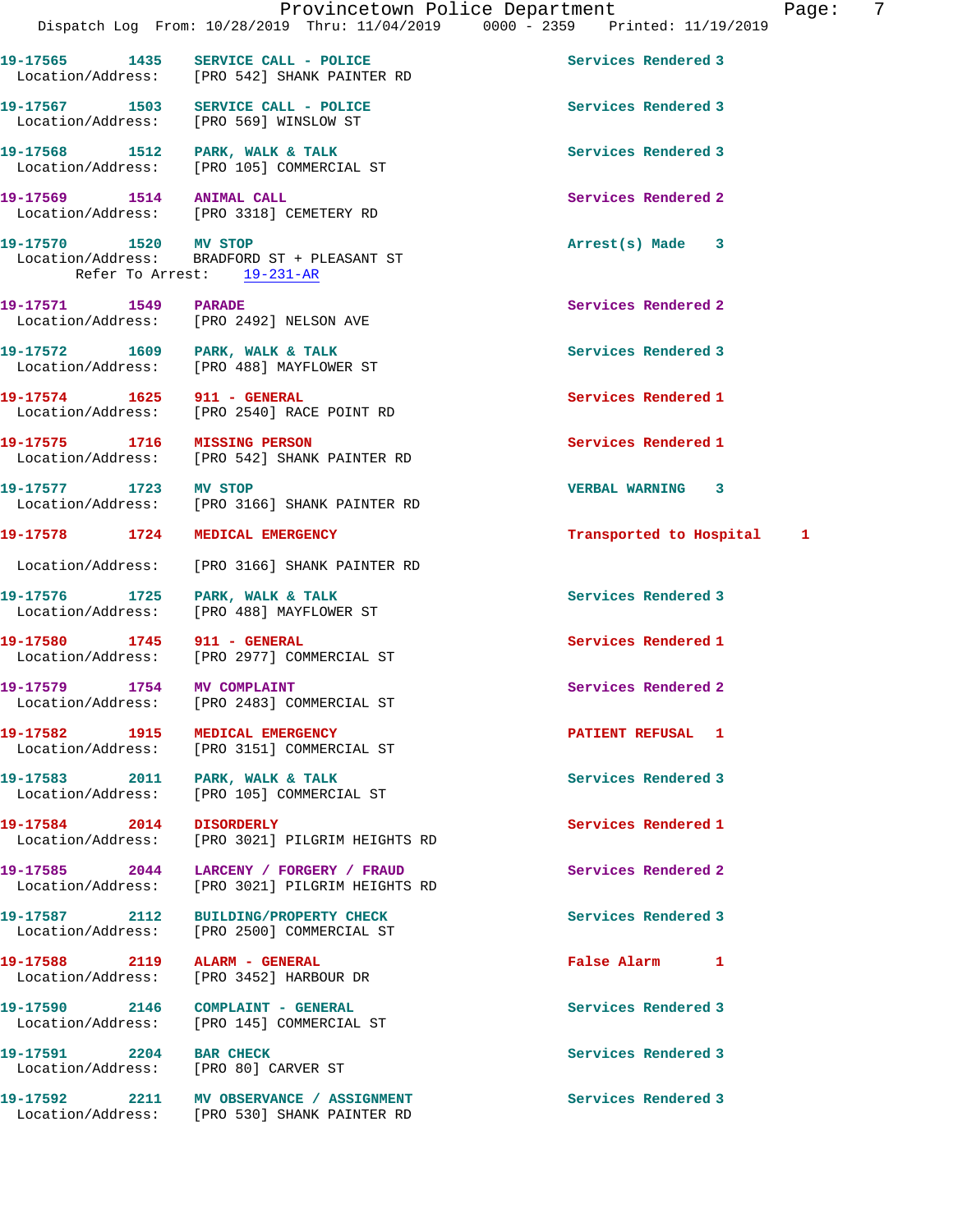**19-17594 2220 MV STOP VERBAL WARNING 3**  Location/Address: [PRO 536] SHANK PAINTER RD 19-17596 2312 BAR CHECK **Services Rendered 3** Location/Address: [PRO 3973] BRADFORD ST

**19-17597 2313 BAR CHECK Services Rendered 3**  Location/Address: [PRO 80] CARVER ST

19-17598 2323 BAR CHECK 3 Location/Address: [PRO 208] COMMERCIAL ST

**19-17599 2326 MV STOP VERBAL WARNING 3**  Location/Address: [PRO 2043] BRADFORD ST

**19-17600 2335 BUILDING/PROPERTY CHECK Services Rendered 3**  Location/Address: [PRO 3259] MACMILLAN WHARF

Location/Address: PRINCE ST

**19-17601 2348 MV OBSERVANCE / ASSIGNMENT Services Rendered 3**  Location/Address: BRADFORD ST + RYDER ST

## **For Date: 11/01/2019 - Friday**

| 19-17603                      | 0002 | MV OBSERVANCE / ASSIGNMENT                                 | Services Rendered 3        |
|-------------------------------|------|------------------------------------------------------------|----------------------------|
| Location/Address:             |      | BRADFORD ST + HOWLAND ST                                   |                            |
| 19-17604<br>Location/Address: | 0018 | MV STOP<br>[PRO 57] BRADFORD ST                            | <b>VERBAL WARNING</b><br>3 |
| 19-17605<br>Location/Address: | 0037 | <b>BUILDING/PROPERTY CHECK</b><br>FPRO 25401 RACE POINT RD | Services Rendered 3        |

**19-17607 0044 COMPLAINT - GENERAL GONE ON ARRIVAL 3**  Location/Address: [PRO 484] MASONIC PL

19-17606 0045 MV OBSERVANCE / ASSIGNMENT **Services Rendered 3** Location/Address: [PRO 94] BRADFORD ST

**19-17608 0105 MV OBSERVANCE / ASSIGNMENT Services Rendered 3**  Location/Address: CONWELL ST + ROUTE 6

**19-17609 0112 MV STOP VERBAL WARNING 3**  Location/Address: [PRO 3430] COMMERCIAL ST

19-17610 **0123** PARK, WALK & TALK **Services Rendered 3** Location/Address: [PRO 165] COMMERCIAL ST

**19-17611 0158 MV STOP VERBAL WARNING 3**  Location/Address: BRADFORD ST + CONWELL ST

**19-17612 0201 BUILDING/PROPERTY CHECK BLDG/PROP Checked/Secured 3**

Location/Address: [PRO 2206] PILGRIMS LANDING

**19-17613 0201 SUSPICIOUS ACTIVITY Services Rendered 2**  Location/Address: [PRO 3427] STABLE PATH

19-17614 0223 SUSPICIOUS ACTIVITY **CONE ON ARRIVAL** 2 Location/Address: [PRO 641] COMMERCIAL ST

Location/Address: SHANK PAINTER RD + BRADFORD ST

**19-17616 0246 MV STOP VERBAL WARNING 3**  Location/Address: [PRO 1895] BRADFORD ST

**19-17602 2341 MV STOP VERBAL WARNING 3** 

**19-17615 0225 MV STOP Citation / Warning Issued 3**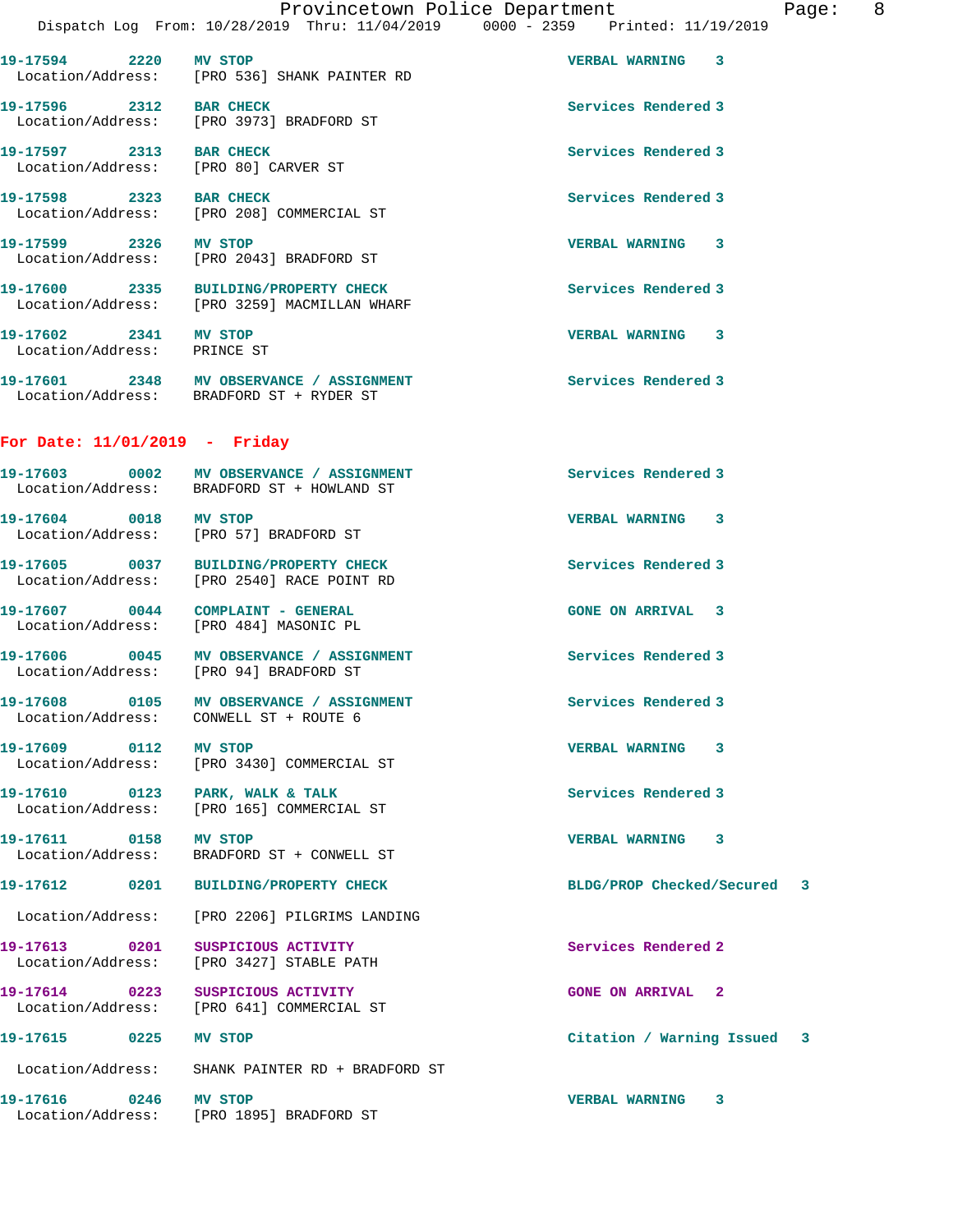**19-17617 0433 ASSIST CITIZEN Arrest(s) Made 3**  Location/Address: [PRO 542] SHANK PAINTER RD Refer To Arrest: 19-232-AR

**19-17618 0605 HAZARDS Removed Hazard 2**  Location/Address: [PRO 3296] SHANK PAINTER RD

**19-17620 0714 MV COMPLAINT Services Rendered 2**  Location/Address: [PRO 765] BRADFORD ST

**19-17627 1017 ALARM - GENERAL False Alarm 1** 

Location/Address: SEASHORE PARK DR

Location/Address: STABLE PATH

**19-17621 0732 PET PANTRY Services Rendered 3**  Location/Address: [PRO 3296] SHANK PAINTER RD

**19-17622 0754 PARK, WALK & TALK Services Rendered 3**  Location/Address: [PRO 3405] COMMERCIAL ST

19-17623 0818 AT SCHOOL **Services Rendered 3** Location/Address: [PRO 569] WINSLOW ST

**19-17624 0928 BUILDING/PROPERTY CHECK Services Rendered 3**  Location/Address: [PRO 2483] COMMERCIAL ST

**19-17625 1000 MV OBSERVANCE / ASSIGNMENT Services Rendered 3**  Location/Address: COMMERCIAL ST + SNAIL RD

**19-17626 1000 FLIGHT COVERAGE Services Rendered 3**  Location/Address: [PRO 516] RACE POINT RD

Location/Address: [PRO 4109] COTTAGE ST

**19-17628 1029 LOST DELAWARE LICENSE Services Rendered 3**  Location/Address: [PRO 542] SHANK PAINTER RD

**19-17629 1039 BUILDING/PROPERTY CHECK Services Rendered 3**  Location/Address: [PRO 3259] MACMILLAN WHARF

**19-17630 1128 PROPERTY DAMAGE Services Rendered 3**  Location/Address: [PRO 2265] COMMERCIAL ST

19-17631 1131 LOST WALLET **1120 Services Rendered 3** Location/Address: [PRO 542] SHANK PAINTER RD

**19-17632 1135 LOST SAMSUNG 8 CELLPHONE Services Rendered 3**  Location/Address: [PRO 542] SHANK PAINTER RD

Location/Address: [PRO 569] WINSLOW ST

**19-17634 1217 DOG COMPLAINT Unfounded 2**  Location/Address: [PRO 4152] BRADFORD ST

**19-17635 1325 MV COMPLAINT 19-17635 GONE ON ARRIVAL 2**<br>
Location/Address: [PRO 2020] COMMERCIAL ST [PRO 2020] COMMERCIAL ST

**19-17636 1350 BUILDING/PROPERTY CHECK Services Rendered 3** 

19-17638 1350 PARK, WALK & TALK **Services Rendered 3** Location/Address: [PRO 537] SHANK PAINTER RD

**19-17637 1351 BUILDING/PROPERTY CHECK Services Rendered 3** 

**19-17639 1424 SERVICE CALL - POLICE Services Rendered 3**  Location/Address: [PRO 3296] SHANK PAINTER RD

19-17640 1454 SERVICE CALL - POLICE **Services Rendered 3** Location/Address: [PRO 569] WINSLOW ST

**19-17633 1201 MEDICAL EMERGENCY Transported to Hospital 1**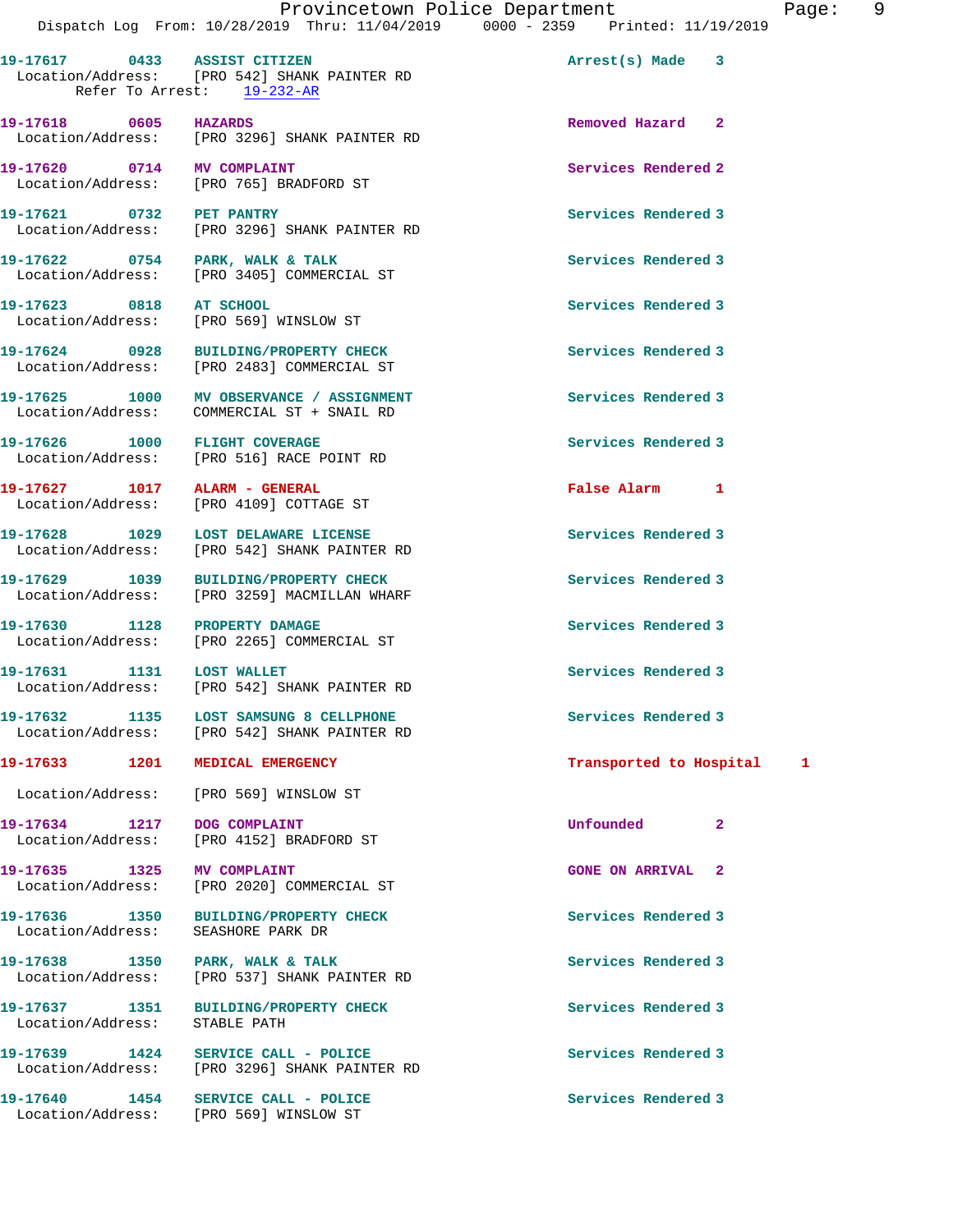**19-17641 1502 SERVICE CALL - POLICE Services Rendered 3**  Location/Address: [PRO 2499] RACE POINT RD **19-17643 1546 MV STOP VERBAL WARNING 3**  Location/Address: [PRO 105] COMMERCIAL ST **19-17644 1600 MV STOP VERBAL WARNING 3**  Location/Address: [PRO 3222] ALDEN ST **19-17645 1631 MV COMPLAINT Services Rendered 2**  Location/Address: [PRO 542] SHANK PAINTER RD **19-17646 1633 MV STOP VERBAL WARNING 3**  Location/Address: [PRO 2479] ROUTE 6 **19-17648 1706 MV COLLISION Services Rendered 1**  Location/Address: [PRO 1183] COMMERCIAL ST Refer To Accident: 19-90-AC **19-17649 1718 ASSIST CITIZEN Services Rendered 3**  Location/Address: [PRO 3260] BRADFORD ST EXT **19-17652 1912 BUILDING/PROPERTY CHECK Services Rendered 3**  Location/Address: [PRO 2898] JEROME SMITH RD **19-17651 2114 MV STOP VERBAL WARNING 3**  Location/Address: [PRO 2479] ROUTE 6 19-17654 2120 PARK, WALK & TALK **Services Rendered 3**  Location/Address: [PRO 165] COMMERCIAL ST 19-17655 2124 BAR CHECK Services Rendered 3 Location/Address: [PRO 3443] COMMERCIAL ST **19-17656 2127 BAR CHECK Services Rendered 3**  Location/Address: [PRO 399] COMMERCIAL ST **19-17657 2128 BAR CHECK Services Rendered 3**  Location/Address: [PRO 272] COMMERCIAL ST **19-17658 2136 BAR CHECK Services Rendered 3**  Location/Address: [PRO 3837] COMMERCIAL ST **19-17659 2137 BAR CHECK Services Rendered 3**  Location/Address: [PRO 2605] COMMERCIAL ST 19-17660 2139 BAR CHECK **Services Rendered 3**  Location/Address: [PRO 208] COMMERCIAL ST **19-17661 2152 BAR CHECK Services Rendered 3**  Location/Address: [PRO 484] MASONIC PL **19-17662 2200 MV STOP VERBAL WARNING 3**  [PRO 3430] COMMERCIAL ST **19-17664 2211 ALARM - FIRE Services Rendered 1**  Location/Address: [PRO 155] COMMERCIAL ST 19-17665 2234 PARKING COMPLAINT **Services Rendered 3**  Location/Address: CONANT ST + COMMERCIAL ST **19-17667 2319 MV OBSERVANCE / ASSIGNMENT Services Rendered 3**  Location/Address: BRADFORD ST + HOWLAND ST **19-17668 2320 BAR CHECK Services Rendered 3**  Location/Address: [PRO 3443] COMMERCIAL ST **19-17669 2322 MV STOP VERBAL WARNING 3**  BRADFORD ST + HANCOCK ST **19-17670 2324 MV STOP VERBAL WARNING 3**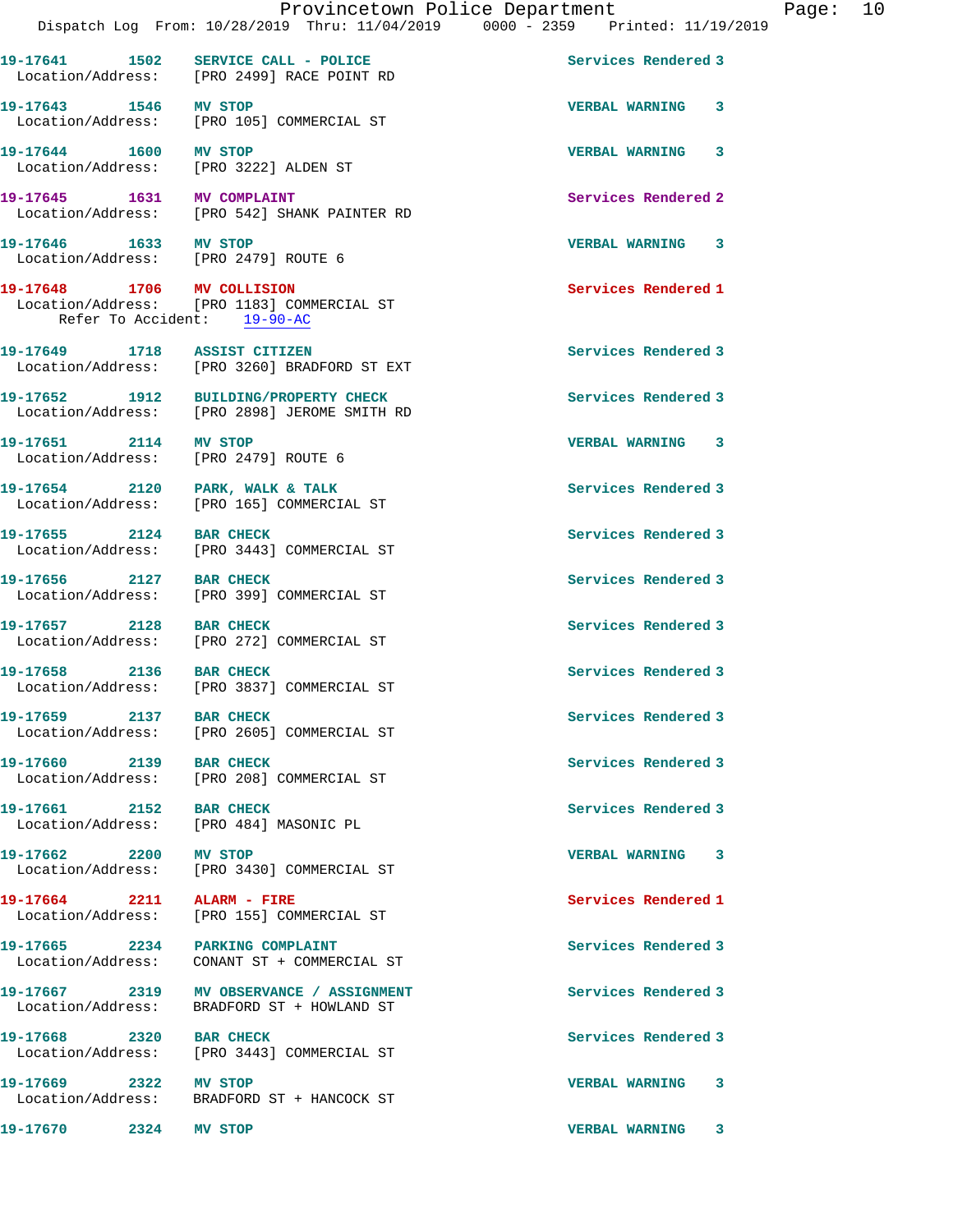|                                        | Provincetown Police Department<br>Dispatch Log From: 10/28/2019 Thru: 11/04/2019 0000 - 2359 Printed: 11/19/2019 |                              | Page: 11 |  |
|----------------------------------------|------------------------------------------------------------------------------------------------------------------|------------------------------|----------|--|
| Location/Address: [PRO 3440] ROUTE 6   |                                                                                                                  |                              |          |  |
| 19-17671 2339 HAZARDS                  | Location/Address: [PRO 526] RYDER ST EXT                                                                         | Services Rendered 2          |          |  |
|                                        | 19-17672 2348 BUILDING/PROPERTY CHECK                                                                            | BLDG/PROP Checked/Secured 3  |          |  |
|                                        | Location/Address: [PRO 3259] MACMILLAN WHARF                                                                     |                              |          |  |
| For Date: $11/02/2019$ - Saturday      |                                                                                                                  |                              |          |  |
|                                        | 19-17673 0000 BUILDING/PROPERTY CHECK                                                                            | BLDG/PROP Checked/Secured 3  |          |  |
|                                        | Location/Address: [PRO 1638] COMMERCIAL ST                                                                       |                              |          |  |
| 19-17674 0001 MV STOP                  | Location/Address: COMMERCIAL ST + BRADFORD ST                                                                    | <b>VERBAL WARNING 3</b>      |          |  |
|                                        | 19-17676 0009 MV OBSERVANCE / ASSIGNMENT                                                                         | No Action Required           | 3        |  |
| Location/Address: CONWELL ST + ROUTE 6 |                                                                                                                  |                              |          |  |
| 19-17677 0010                          | <b>MV STOP</b>                                                                                                   | Citation / Warning Issued 3  |          |  |
| Location/Address: [PRO 2521] ROUTE 6   |                                                                                                                  |                              |          |  |
| 19-17678 0011                          | <b>BAR CHECK</b><br>Location/Address: [PRO 2832] COMMERCIAL ST                                                   | Services Rendered 3          |          |  |
|                                        | 19-17679 0013 BUILDING/PROPERTY CHECK                                                                            | BLDG/PROP Checked/Secured 3  |          |  |
|                                        | Location/Address: [PRO 1952] COMMERCIAL ST                                                                       |                              |          |  |
| 19-17680 0018 MV STOP                  | Location/Address: ROUTE 6 + HOWLAND ST<br>Refer To Arrest: 19-234-AR<br>Refer To $P/C$ : 19-235-AR               | Arrest(s) Made 3             |          |  |
|                                        | 19-17681 0058 MV OBSERVANCE / ASSIGNMENT<br>Location/Address: [PRO 94] BRADFORD ST                               | Services Rendered 3          |          |  |
| 19-17683 0112<br>Location/Address:     | DISTURBANCE - FIGHT / ARGUMENT<br>STANDISH ST                                                                    | Could Not Locate 1           |          |  |
| 19-17682 0113 MV STOP                  | Location/Address: CONWELL ST + HARRY KEMP WAY                                                                    | <b>VERBAL WARNING</b><br>3   |          |  |
| 19-17684 0125 MV STOP                  | Location/Address: [PRO 539] SHANK PAINTER RD                                                                     | <b>VERBAL WARNING</b><br>3   |          |  |
| 19-17686 0147 NOISE COMPLAINT          | Location/Address: [PRO 1042] OLD COLONY WAY                                                                      | SPOKEN TO<br>3               |          |  |
| 19-17687 0150                          | <b>MV STOP</b>                                                                                                   | Citation / Warning Issued 3  |          |  |
|                                        | Location/Address: BRADFORD ST + DYER ST                                                                          |                              |          |  |
| 19-17688 0153 GENERAL INFO             |                                                                                                                  | No Action Required           | 3        |  |
| Location/Address: [PRO 80] CARVER ST   |                                                                                                                  |                              |          |  |
| 19-17691 0220<br>Location/Address:     | MEDICAL EMERGENCY<br>[PRO 2777] COMMERCIAL ST                                                                    | <b>PATIENT REFUSAL 1</b>     |          |  |
| 19-17692 0235 MV STOP                  | Location/Address: [PRO 2559] COMMERCIAL ST                                                                       | <b>VERBAL WARNING</b><br>-3. |          |  |
| 19-17693 0244 MV STOP                  | Location/Address: [PRO 542] SHANK PAINTER RD                                                                     | VERBAL WARNING 3             |          |  |
|                                        |                                                                                                                  |                              |          |  |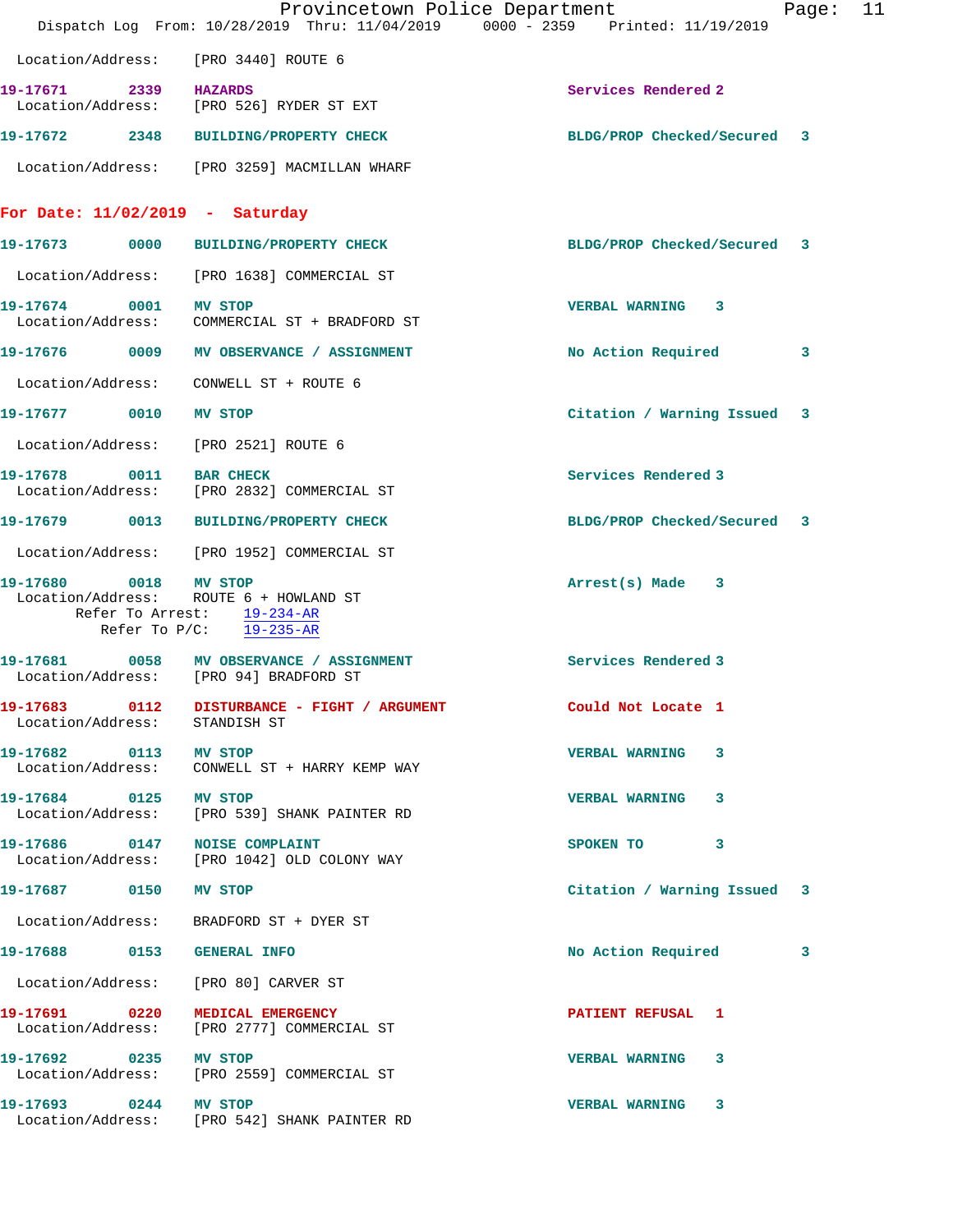|                                            | Provincetown Police Department<br>Dispatch Log From: 10/28/2019 Thru: 11/04/2019 0000 - 2359 Printed: 11/19/2019 | Page: 12                    |
|--------------------------------------------|------------------------------------------------------------------------------------------------------------------|-----------------------------|
|                                            | 19-17694 0247 SUSPICIOUS ACTIVITY<br>Location/Address: [PRO 2206] PILGRIMS LANDING                               | VERBAL WARNING 2            |
| 19-17695 0302 MV COMPLAINT                 |                                                                                                                  | Citation / Warning Issued 2 |
|                                            | Location/Address: [PRO 542] SHANK PAINTER RD                                                                     |                             |
|                                            | 19-17696 0516 MV OBSERVANCE / ASSIGNMENT<br>Location/Address: ROUTE 6 + HOWLAND ST                               | Services Rendered 3         |
|                                            | 19-17697 0556 MV OBSERVANCE / ASSIGNMENT<br>Location/Address: SHANK PAINTER RD + JEROME SMITH RD                 | Services Rendered 3         |
|                                            | 19-17698 0614 BUILDING/PROPERTY CHECK                                                                            | BLDG/PROP Checked/Secured 3 |
|                                            | Location/Address: [PRO 516] RACE POINT RD                                                                        |                             |
|                                            | 19-17699 0705 PARKING COMPLAINT<br>Location/Address: CONANT ST + COMMERCIAL ST                                   | Vehicle Towed 3             |
|                                            | 19-17700 0737 PARKING COMPLAINT<br>Location/Address: [PRO 3456] RYDER ST EXT                                     | Services Rendered 3         |
| 19-17701 0753 ANIMAL CALL                  | Location/Address: [PRO 182] COMMERCIAL ST                                                                        | Services Rendered 2         |
|                                            | 19-17703 0800 SERVICE CALL - POLICE<br>Location/Address: [PRO 516] RACE POINT RD                                 | Services Rendered 3         |
| 19-17704 0921 ASSIST CITIZEN               | Location/Address: [PRO 542] SHANK PAINTER RD                                                                     | Services Rendered 3         |
|                                            | 19-17705 0933 PARK, WALK & TALK<br>Location/Address: [PRO 3004] BRADFORD ST                                      | Services Rendered 3         |
| 19-17706 0944 ALARM - GENERAL              | Location/Address: [PRO 1916] COURT ST                                                                            | False Alarm 1               |
|                                            | 19-17707 1013 PARK, WALK & TALK<br>Location/Address: [PRO 3296] SHANK PAINTER RD                                 | Services Rendered 3         |
| 19-17709 1106 ASSIST CITIZEN               | Location/Address: [PRO 970] KINGS WAY                                                                            | Services Rendered 3         |
|                                            | 19-17708 1107 BUILDING/PROPERTY CHECK<br>Location/Address: [PRO 2206] PILGRIMS LANDING                           | Services Rendered 3         |
| 19-17711 1122 LOST PROPERTY                | Location/Address: [PRO 542] SHANK PAINTER RD                                                                     | Services Rendered 3         |
| 19-17712 1156 MV STOP<br>Location/Address: | CONWELL ST + ROUTE 6                                                                                             | VERBAL WARNING 3            |
| 19-17714 1228 911 - GENERAL                | Location/Address: [PRO 397] COMMERCIAL ST                                                                        | Services Rendered 1         |
| 19-17715 1306<br>Location/Address:         | <b>MEDICAL EMERGENCY</b><br>[PRO 1841] NICKERSON ST                                                              | <b>PATIENT REFUSAL 1</b>    |
| Location/Address:                          | 19-17716 1316 PARK, WALK & TALK<br>[PRO 537] SHANK PAINTER RD                                                    | Services Rendered 3         |
| 19-17717 1346 TRAFFIC CONTROL              | Location/Address: CARVER ST + COMMERCIAL ST                                                                      | Services Rendered 3         |
| 19-17719        1350     ANIMAL CALL       |                                                                                                                  | Citation / Warning Issued 2 |

Location/Address: [PRO 1997] COMMERCIAL ST

**19-17718 1357 GENERAL INFO Services Rendered 3** 

Location/Address: [PRO 146] COMMERCIAL ST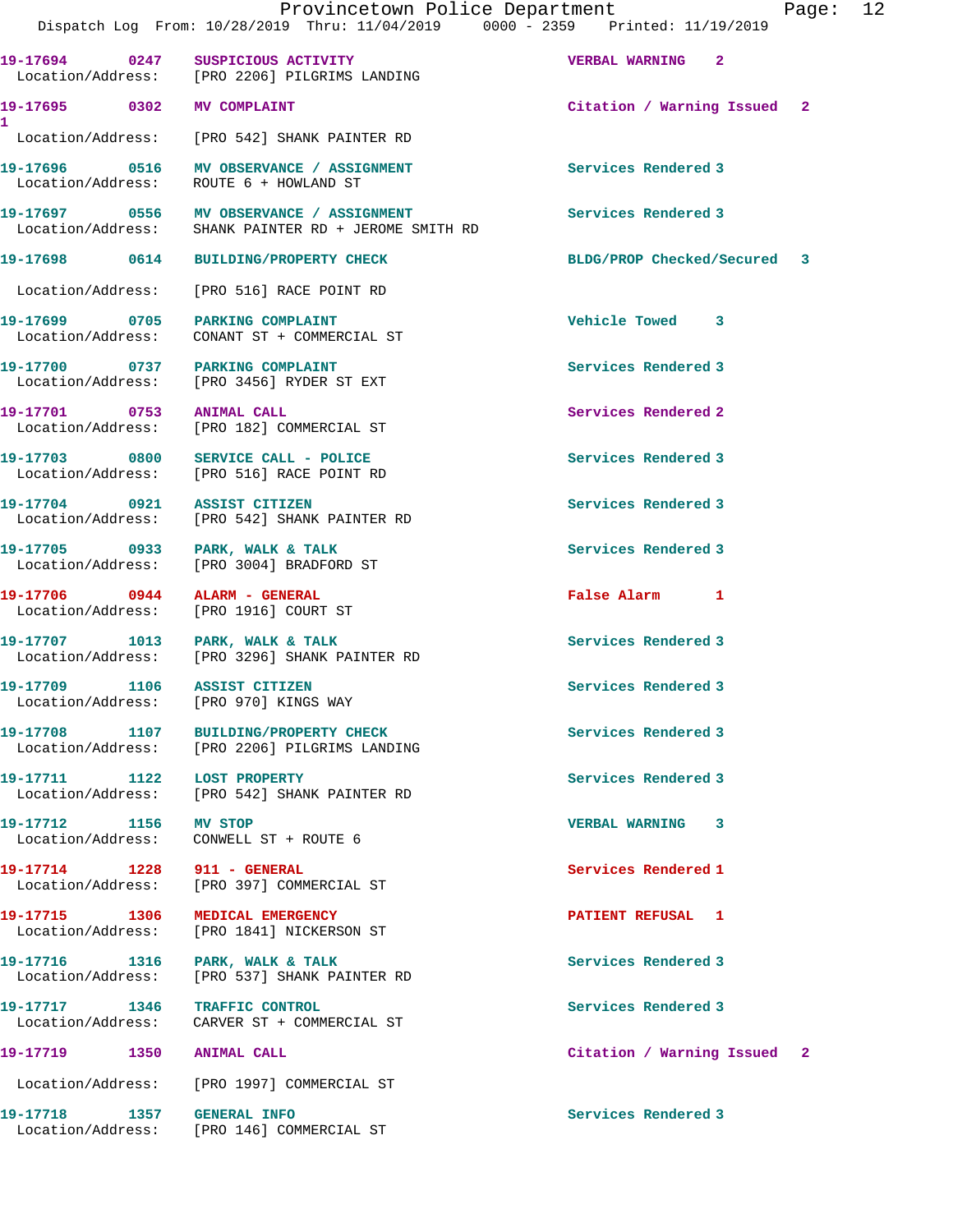|                         |      | 19-17720 1419 911 - GENERAL                                                        | No Action Required          | 1 |
|-------------------------|------|------------------------------------------------------------------------------------|-----------------------------|---|
|                         |      | Location/Address: COMMERCIAL ST                                                    |                             |   |
|                         |      | 19-17721 1430 PARKING COMPLAINT                                                    | No Action Required          | 3 |
|                         |      | Location/Address: COMMERCIAL ST                                                    |                             |   |
|                         |      | 19-17722 1431 PARKING COMPLAINT                                                    | Citation / Warning Issued 3 |   |
|                         |      | Location/Address: [PRO 193] COMMERCIAL ST                                          |                             |   |
|                         |      | 19-17724 1505 LOST PROPERTY<br>Location/Address: [PRO 542] SHANK PAINTER RD        | Services Rendered 3         |   |
|                         |      | 19-17726 1544 SUSPICIOUS ACTIVITY<br>Location/Address: [PRO 526] RYDER ST EXT      | <b>GONE ON ARRIVAL 2</b>    |   |
| 19-17727 1629           |      | <b>ANIMAL CALL</b><br>Location/Address: [PRO 595] BRADFORD ST                      | Could Not Locate 2          |   |
| 19-17729 1759 MV STOP   |      | Location/Address: [PRO 49] BRADFORD ST                                             | <b>VERBAL WARNING 3</b>     |   |
|                         |      | 19-17730 1814 MV COMPLAINT<br>Location/Address: BRADFORD ST + HOWLAND ST           | Services Rendered 2         |   |
|                         |      | 19-17731 1928 PARKING COMPLAINT                                                    | Citation / Warning Issued 3 |   |
|                         |      | Location/Address: COMMERCIAL ST                                                    |                             |   |
|                         |      | 19-17732 1931 BUILDING/PROPERTY CHECK<br>Location/Address: [PRO 2494] BRADFORD ST  | Services Rendered 3         |   |
|                         |      | 19-17735 2152 LOST PROPERTY<br>Location/Address: [PRO 105] COMMERCIAL ST           | Services Rendered 3         |   |
|                         |      | 19-17736 2221 LOST PROPERTY<br>Location/Address: [PRO 542] SHANK PAINTER RD        | Services Rendered 3         |   |
|                         |      | 19-17737 2310 PARK, WALK & TALK<br>Location/Address: [PRO 105] COMMERCIAL ST       | Services Rendered 3         |   |
| 19-17738                | 2322 | <b>BAR CHECK</b><br>Location/Address: [PRO 3236] COMMERCIAL ST                     | Services Rendered 3         |   |
| 19-17739 2323           |      | <b>BAR CHECK</b><br>Location/Address: [PRO 3276] COMMERCIAL ST                     | Services Rendered 3         |   |
| 19-17740 2331 BAR CHECK |      | Location/Address: [PRO 208] COMMERCIAL ST                                          | Services Rendered 3         |   |
|                         |      | 19-17741 2347 PARK, WALK & TALK<br>Location/Address: [PRO 3870] COMMERCIAL ST      | Services Rendered 3         |   |
| 19-17742 2348 BAR CHECK |      | Location/Address: [PRO 3443] COMMERCIAL ST                                         | Services Rendered 3         |   |
|                         |      | For Date: $11/03/2019$ - Sunday                                                    |                             |   |
|                         |      | 19-17743 0002 MV OBSERVANCE / ASSIGNMENT<br>Location/Address: ROUTE 6 + CONWELL ST | Services Rendered 3         |   |
| 19-17744 0015 BAR CHECK |      | Location/Address: [PRO 399] COMMERCIAL ST                                          | Services Rendered 3         |   |

**19-17745 0033 MV STOP VERBAL WARNING 3**  Location/Address: SNAIL RD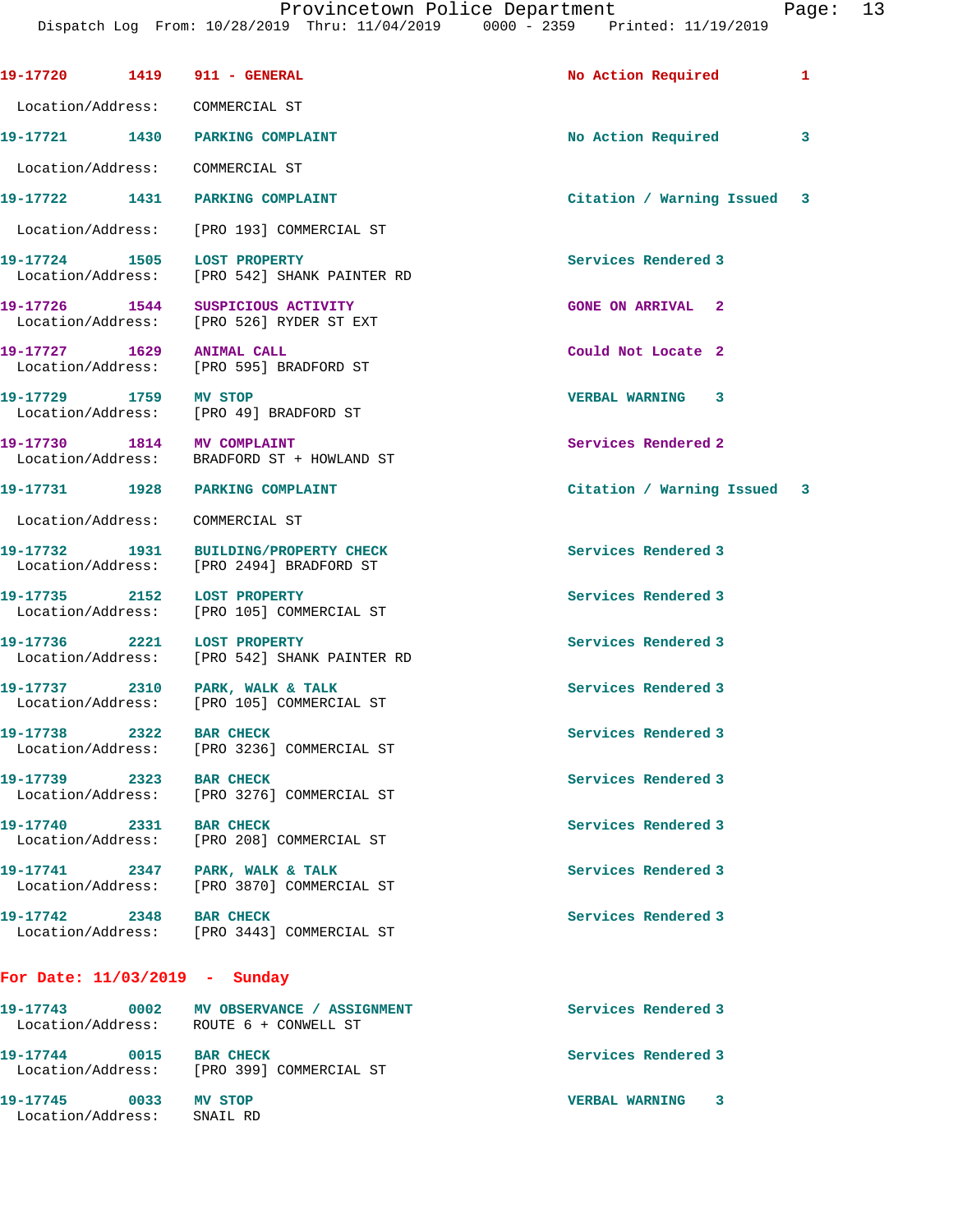|                                              |                                                                                        | Provincetown Police Department<br>Dispatch Log From: 10/28/2019 Thru: 11/04/2019 0000 - 2359 Printed: 11/19/2019 | Page: | 14 |
|----------------------------------------------|----------------------------------------------------------------------------------------|------------------------------------------------------------------------------------------------------------------|-------|----|
|                                              |                                                                                        |                                                                                                                  |       |    |
|                                              | $19-17746$ 0044 PARK, WALK & TALK                                                      | No Action Required                                                                                               | 3     |    |
|                                              | Location/Address: [PRO 3870] COMMERCIAL ST                                             |                                                                                                                  |       |    |
| 19-17747 0051 BAR CHECK                      | Location/Address: [PRO 2737] COMMERCIAL ST                                             | Services Rendered 3                                                                                              |       |    |
|                                              | 19-17748 0100 BUILDING/PROPERTY CHECK<br>Location/Address: [PRO 3259] MACMILLAN WHARF  | Services Rendered 3                                                                                              |       |    |
| 19-17749 0100 BAR CHECK<br>Location/Address: | [PRO 221] COMMERCIAL ST                                                                | Services Rendered 3                                                                                              |       |    |
|                                              | 19-17751 0110 SPIRITUS DETOUR<br>Location/Address: CARVER ST + COMMERCIAL ST           | Services Rendered 3                                                                                              |       |    |
|                                              | 19-17754 0110 MV OBSERVANCE / ASSIGNMENT                                               | No Action Required                                                                                               | 3     |    |
|                                              | Location/Address: BRADFORD ST + HOWLAND ST                                             |                                                                                                                  |       |    |
| 19-17755 0110 MV STOP                        | Location/Address: [PRO 1830] BRADFORD ST                                               | <b>VERBAL WARNING 3</b>                                                                                          |       |    |
|                                              | 19-17750 0114 MV OBSERVANCE / ASSIGNMENT                                               | No Action Required                                                                                               | 3     |    |
|                                              | Location/Address: BRADFORD ST + HOWLAND ST                                             |                                                                                                                  |       |    |
|                                              | 19-17756 0114 NOISE COMPLAINT<br>Location/Address: [PRO 1042] OLD COLONY WAY           | SPOKEN TO 3                                                                                                      |       |    |
| 19-17752 0116 MV STOP                        |                                                                                        | Citation / Warning Issued 3                                                                                      |       |    |
| Location/Address:                            | BRADFORD ST                                                                            |                                                                                                                  |       |    |
|                                              |                                                                                        | Services Rendered 3                                                                                              |       |    |
| 19-17757 0130                                | <b>MV STOP</b>                                                                         | Citation / Warning Issued 3                                                                                      |       |    |
|                                              | Location/Address: ROUTE 6 + SHANK PAINTER RD                                           |                                                                                                                  |       |    |
|                                              | 19-17759 0144 MEDICAL EMERGENCY<br>Location/Address: [PRO 245] COMMERCIAL ST           | PATIENT REFUSAL 1                                                                                                |       |    |
|                                              | 19-17760 0347 MEDICAL EMERGENCY                                                        | Transported to Hospital 1                                                                                        |       |    |
|                                              | Location/Address: [PRO 1014] NELSON AVE                                                |                                                                                                                  |       |    |
|                                              | 19-17761 0543 ALARM - GENERAL<br>Location/Address: [PRO 440] HARRY KEMP WAY            | False Alarm 1                                                                                                    |       |    |
|                                              | 19-17762 0629 MEDICAL EMERGENCY                                                        | Transported to Hospital 1                                                                                        |       |    |
|                                              | Location/Address: [PRO 542] SHANK PAINTER RD<br>Refer To Arrest: 19-236-AR             |                                                                                                                  |       |    |
|                                              | 19-17764 0713 SERVICE CALL - POLICE<br>Location/Address: [PRO 516] RACE POINT RD       | Services Rendered 3                                                                                              |       |    |
|                                              | 19-17765 0848 MV OBSERVANCE / ASSIGNMENT<br>Location/Address: COMMERCIAL ST + SNAIL RD | Services Rendered 3                                                                                              |       |    |
|                                              | 19-17768 0920 LOST PROPERTY<br>Location/Address: [PRO 542] SHANK PAINTER RD            | Services Rendered 3                                                                                              |       |    |
|                                              | 19-17769 0932 PARK, WALK & TALK<br>Location/Address: [PRO 3121] COMMERCIAL ST          | Services Rendered 3                                                                                              |       |    |
|                                              | 19-17770 1014 PARKING COMPLAINT                                                        | SPOKEN TO 3                                                                                                      |       |    |

Location/Address: CONANT ST + COMMERCIAL ST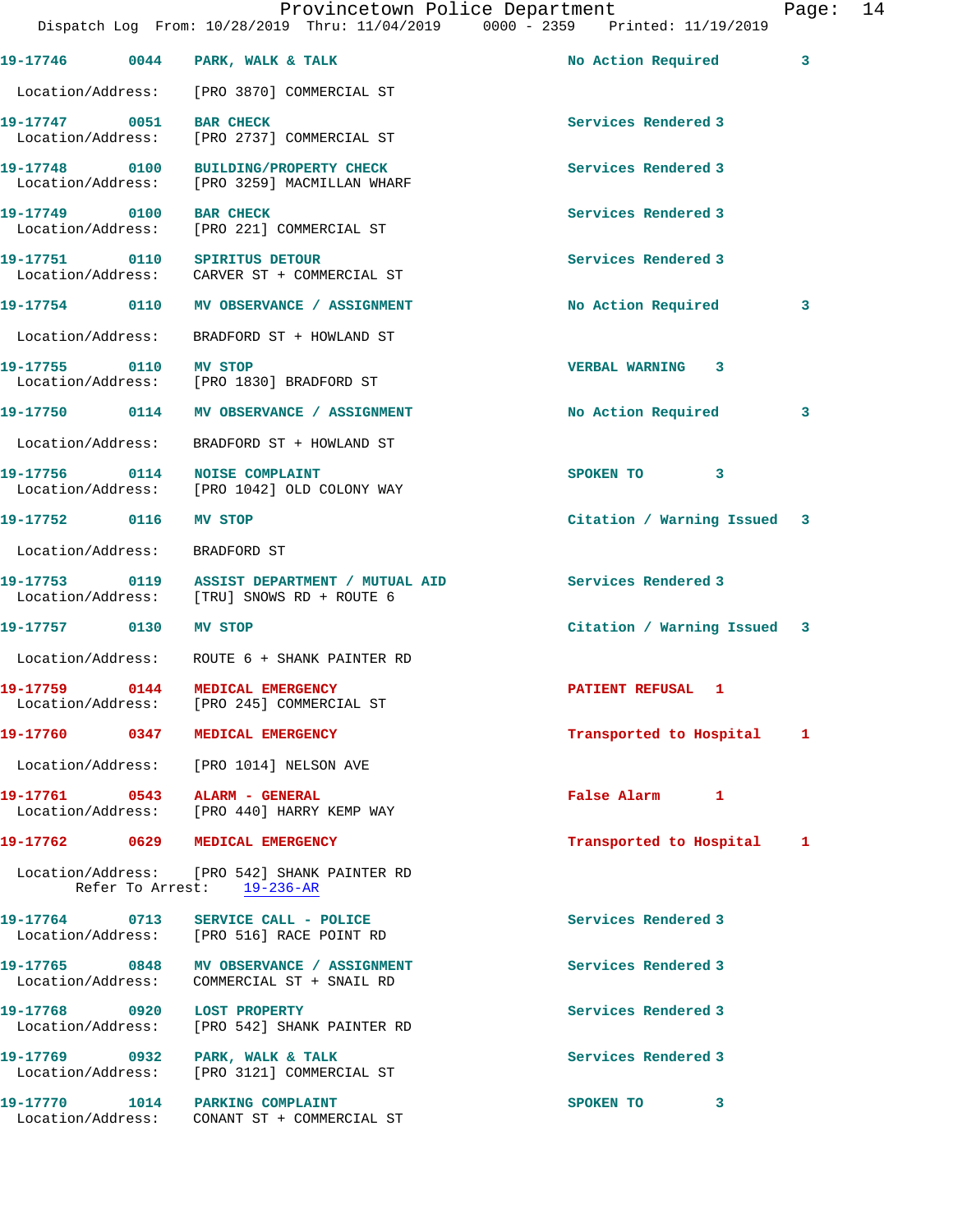| 19-17772 1036 MV COLLISION<br>Refer To Accident: 19-91-AC     | Location/Address: [PRO 3335] COMMERCIAL ST                                             | SPOKEN TO 1                    |  |
|---------------------------------------------------------------|----------------------------------------------------------------------------------------|--------------------------------|--|
| 19-17774 1103 MV COLLISION                                    | Location/Address: FREEMAN ST + COMMERCIAL ST                                           | Services Rendered 1            |  |
|                                                               | 19-17773 1108 BUILDING/PROPERTY CHECK<br>Location/Address: [PRO 526] RYDER ST EXT      | Services Rendered 3            |  |
|                                                               | 19-17775 1110 MV OBSERVANCE / ASSIGNMENT<br>Location/Address: BRADFORD ST + HOWLAND ST | SPOKEN TO<br>3                 |  |
| 19-17776 1136 B & E / BURGLARY                                | Location/Address: [PRO 526] RYDER ST EXT                                               | SPOKEN TO<br>$\mathbf{2}$      |  |
|                                                               | 19-17777 1152 MEDICAL EMERGENCY<br>Location/Address: [PRO 539] SHANK PAINTER RD        | <b>PATIENT REFUSAL 1</b>       |  |
| 19-17779 1212 LOST PROPERTY                                   | Location/Address: [PRO 542] SHANK PAINTER RD                                           | Services Rendered 3            |  |
| 19-17780 1213 LOST PROPERTY                                   | Location/Address: [PRO 542] SHANK PAINTER RD                                           | Services Rendered 3            |  |
| 19-17782 1310 GENERAL INFO                                    | Location/Address: [PRO 4136] BRADFORD ST                                               | Could Not Locate 3             |  |
| 19-17783 1407 ANIMAL CALL                                     | Location/Address: [PRO 526] RYDER ST EXT                                               | Services Rendered 2            |  |
| 19-17785 1425 ASSAULT                                         | Location/Address: [PRO 2283] COMMERCIAL ST                                             | SPOKEN TO 1                    |  |
|                                                               | 19-17786 1427 SERVICE CALL - POLICE<br>Location/Address: [PRO 516] RACE POINT RD       | Services Rendered 3            |  |
|                                                               | 19-17787 1622 PARK, WALK & TALK<br>Location/Address: [PRO 105] COMMERCIAL ST           | Services Rendered 3            |  |
|                                                               | 19-17788 1651 BUILDING/PROPERTY CHECK                                                  | BLDG/PROP Checked/Secured 3    |  |
|                                                               | Location/Address: [PRO 526] RYDER ST EXT                                               |                                |  |
| 19-17790 1657 ANIMAL CALL<br>Location/Address:                | [PRO 2479] ROUTE 6                                                                     | Services Rendered 2            |  |
| 19-17791 1720 PARK, WALK & TALK                               | Location: [PRO 3431] CENTER ROAM                                                       | Services Rendered 3            |  |
|                                                               | 19-17792 1750 BUILDING/PROPERTY CHECK                                                  | BLDG/PROP Checked/Secured<br>3 |  |
|                                                               | Location/Address: [PRO 539] SHANK PAINTER RD                                           |                                |  |
| 19-17793 1926 BAR CHECK                                       | Location/Address: [PRO 3837] COMMERCIAL ST                                             | Services Rendered 3            |  |
| 19-17794 2000 MV STOP<br>Location/Address: [PRO 2479] ROUTE 6 |                                                                                        | VERBAL WARNING 3               |  |
| 19-17795 2107 HAZARDS                                         | Location/Address: [PRO 4153] COMMERCIAL ST                                             | Services Rendered 2            |  |
| For Date: $11/04/2019$ - Monday                               |                                                                                        |                                |  |
|                                                               |                                                                                        | Services Rendered 3            |  |

Location/Address: ROUTE 6 + SNAIL RD

19-17798 0100 MV OBSERVANCE / ASSIGNMENT **Services Rendered 3** Location/Address: JEROME SMITH RD + SHANK PAINTER RD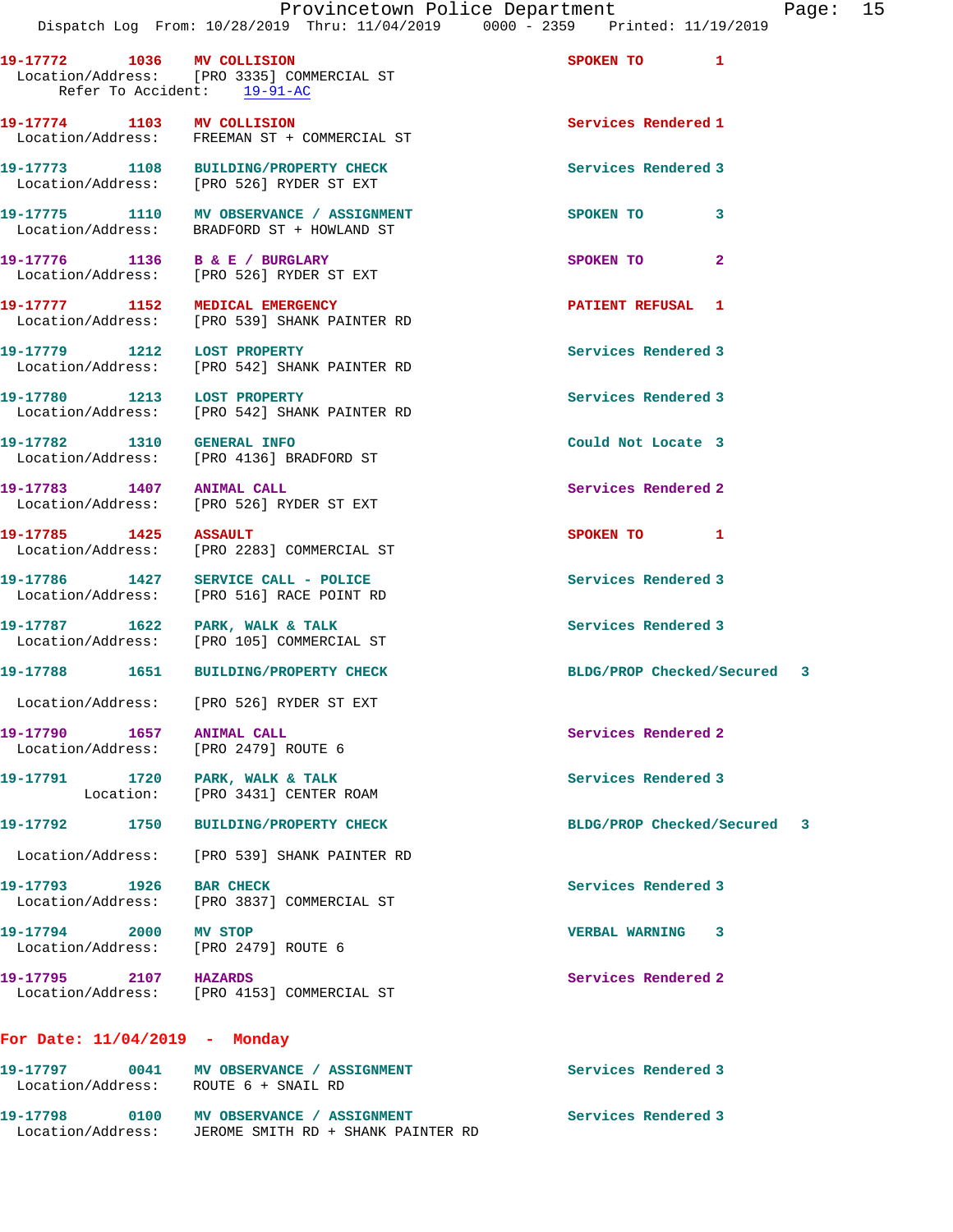| 19-17799 0102 MV STOP<br>Location/Address: [PRO 2521] ROUTE 6      |                                                                                            | VERBAL WARNING 3           |
|--------------------------------------------------------------------|--------------------------------------------------------------------------------------------|----------------------------|
|                                                                    | 19-17800 0126 BUILDING/PROPERTY CHECK<br>Location/Address: [PRO 3259] MACMILLAN WHARF      | Services Rendered 3        |
|                                                                    | 19-17801 0147 MV OBSERVANCE / ASSIGNMENT<br>Location/Address: BRADFORD ST + HOWLAND ST     | Services Rendered 3        |
| Location/Address: ROUTE 6                                          | 19-17802 0210 MV OBSERVANCE / ASSIGNMENT                                                   | Services Rendered 3        |
| 19-17803 0242                                                      | BUILDING/PROPERTY CHECK<br>Location/Address: [PRO 2540] RACE POINT RD                      | Services Rendered 3        |
|                                                                    | 19-17804 0528 MV OBSERVANCE / ASSIGNMENT<br>Location/Address: HIGH POLE HILL + BRADFORD ST | Services Rendered 3        |
| 19-17805 0618 FLIGHT COVERAGE                                      | Location/Address: [PRO 516] RACE POINT RD                                                  | Services Rendered 3        |
|                                                                    | 19-17807 0738 ALARM - GENERAL<br>Location/Address: [PRO 106] COMMERCIAL ST                 | False Alarm 1              |
| 19-17809 0807 AT SCHOOL                                            | Location/Address: [PRO 569] WINSLOW ST                                                     | Services Rendered 3        |
| 19-17808 0822 LOOSE DOG                                            | Location/Address: [PRO 1265] COMMERCIAL ST                                                 | Services Rendered 2        |
|                                                                    | 19-17810 0932 BIKE - GENERAL<br>Location/Address: [PRO 2489] BRADFORD ST                   | Services Rendered 2        |
|                                                                    | 19-17811 1046 FOLLOW UP<br>Location/Address: [PRO 3259] MACMILLAN WHARF                    | FOLLOW UP <sub>2</sub>     |
|                                                                    | 19-17812 1103 SERVICE CALL - POLICE<br>Location/Address: [PRO 2283] COMMERCIAL ST          | Services Rendered 3        |
|                                                                    | Location/Address: [PRO 3456] RYDER ST EXT                                                  | Services Rendered 2        |
|                                                                    | 19-17814 1232 MV BREAKING & ENTERING<br>Location/Address: [PRO 1455] BREWSTER ST           | Services Rendered 2        |
| 19-17817 1446<br>Location/Address:                                 | ASSIST CITIZEN<br>OLD COLONY WAY                                                           | Services Rendered 3        |
| 19-17816 1450 SCHOOL                                               | Location/Address: [PRO 569] WINSLOW ST                                                     | Services Rendered 3        |
| 19-17818 1517 PARK, WALK & TALK                                    | Location/Address: [PRO 488] MAYFLOWER ST                                                   | Services Rendered 3        |
|                                                                    | 19-17819 1538 COMPLAINT - GENERAL<br>Location/Address: [PRO 547] COMMERCIAL ST             | SPOKEN TO 3                |
| 19-17820 1559 ANIMAL CALL<br>Location/Address: [PRO 1592] PEARL ST |                                                                                            | Services Rendered 2        |
| 19-17821 1659 MV STOP                                              | Location/Address: [PRO 943] HARRY KEMP WAY                                                 | VERBAL WARNING 3           |
|                                                                    | 19-17822 1712 MV DISABLED<br>Location/Address: [PRO 2499] RACE POINT RD                    | Services Rendered 2        |
| 19-17825 2023 ASSIST CITIZEN                                       |                                                                                            | Referred to Other Agency 3 |
|                                                                    | Location/Address: [PRO 1178] PLEASANT ST                                                   |                            |